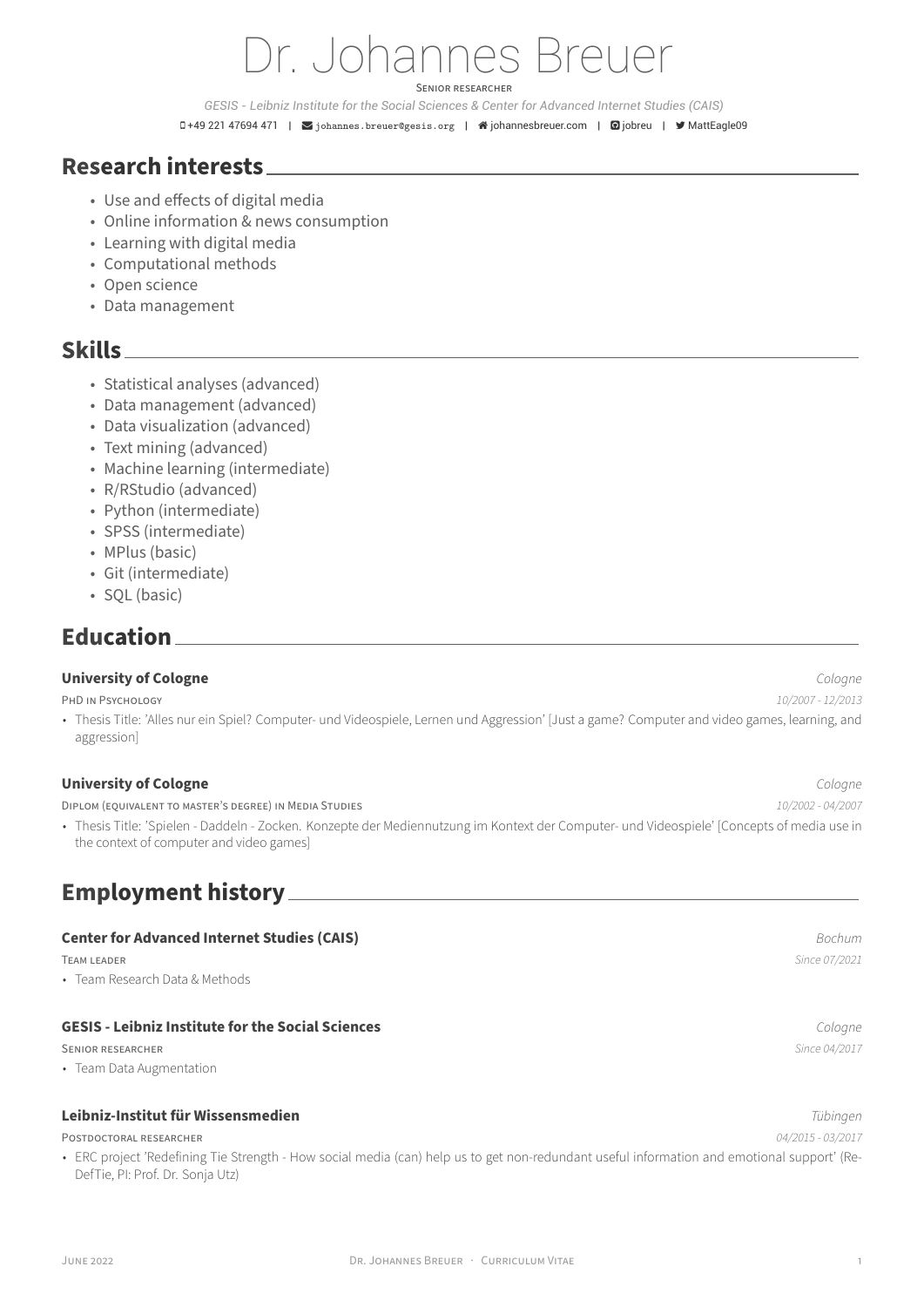#### **University of Cologne** *Cologne*

POSTDOCTORAL RESEARCHER & LECTURER *10/2014 ‑ 03/2017*

• Chair of Media & Communication Psychology (Prof. Dr. Gary Bente)

**University of Münster** *Münster*

RESEARCHER *10/2012 ‑ 12/2014*

• ERC project 'The social fabric of virtual life: A longitudinal multi-method study on the social foundations of online gaming' (SOFOGA, PI: Prof. Dr. Thorsten Quandt)

### **University of Hohenheim** *Stuttgart*

RESEARCHER *01/2010 ‑ 09/2012*

• ERC project 'The social fabric of virtual life: A longitudinal multi-method study on the social foundations of online gaming' (SOFOGA, PI: Prof. Dr. Thorsten Quandt)

## **University of Cologne** *Cologne*

RESEARCHER *06/2007 ‑ 03/2010*

• EU project 'Psychologically Augmented Social Interaction Over Networks' (PASION, PI: Prof. Dr. Gary Bente)

# **Grants**

| Wi4impact - Understanding the impact of knowledge in the context of digitalization                                                 | <b>BMBF</b>                |
|------------------------------------------------------------------------------------------------------------------------------------|----------------------------|
| CO-PI WITH SIMONE HAASLER, LYDIA REPKE, AND SOPHIE ZERVOS<br>• 483000 Furo                                                         | August 2022 - August 2025  |
| What Defines and Affects Replicability in Computational Communication Science?                                                     | DFG.                       |
| PROJECT WITHIN THE PRIORITY PROGRAM META-REP (CO-PI TOGETHER WITH MARIO HAIM)<br>• 165000 Euro                                     | March 2022 - March 2025    |
| <b>Integrating Surveys and Digital Behavioral Data</b>                                                                             | GESIS                      |
| GESIS INTERNAL RESEARCH GRANT (CO-APPLICANT WITH SEBASTIAN STIER, PASCAL SIEGERS, AND TOBIAS GUMMER)<br>• 45000 Euro               | June 2018 - June 2019      |
| <b>Integrating and Analyzing Data from Surveys and Social Media</b>                                                                | CAIS                       |
| INTERNATIONAL SYMPOSIUM (CO-APPLICANT WITH SEBASTIAN STIER AND PASCAL SIEGERS)<br>$-15000$ Furo                                    | February 2019              |
| Quizard - Entwicklung und Erprobung eines mobilen Quizspiels für die Lehre und das                                                 |                            |
| selbstgeleitete Lernen [Quizard - Developing and testing a mobile quiz game for teaching<br>and self-directed learning]            | University of Cologne      |
| UNIVERSITY OF COLOGNE INNOVATIONS IN TEACHING GRANT (CO-APPLICANT WITH KAI KASPAR AND GARY BENTE)<br>• 62900 Euro                  | October 2015 - April 2017  |
| Mediierte Kommunikationsformen in geteilten virtuellen Realitäten [Mediated forms of<br>communication in shared virtual realities] | Grimme Institute           |
| CO-APPLICANT WITH GARY BENTE, KAI KASPAR, DANIEL ROTH, & VASSILIS SEVDALIS<br>• 21500 Euro                                         | August 2015 - January 2016 |

# **Awards & Distinctions**

| Placed 1st on appointment list for assistant professor for computational research at the<br><b>Tilburg Center for Cognition and Communication</b> | Tilburg University           |
|---------------------------------------------------------------------------------------------------------------------------------------------------|------------------------------|
| OFFER TURNED DOWN                                                                                                                                 | August 2020                  |
| Best preregistered study award                                                                                                                    | 11th Conference of the Media |
|                                                                                                                                                   | Psychology Division          |
| TOGETHER WITH NICHOLAS D. BOWMAN, JOHN A. VELEZ, & TIM WULF                                                                                       | September 2019               |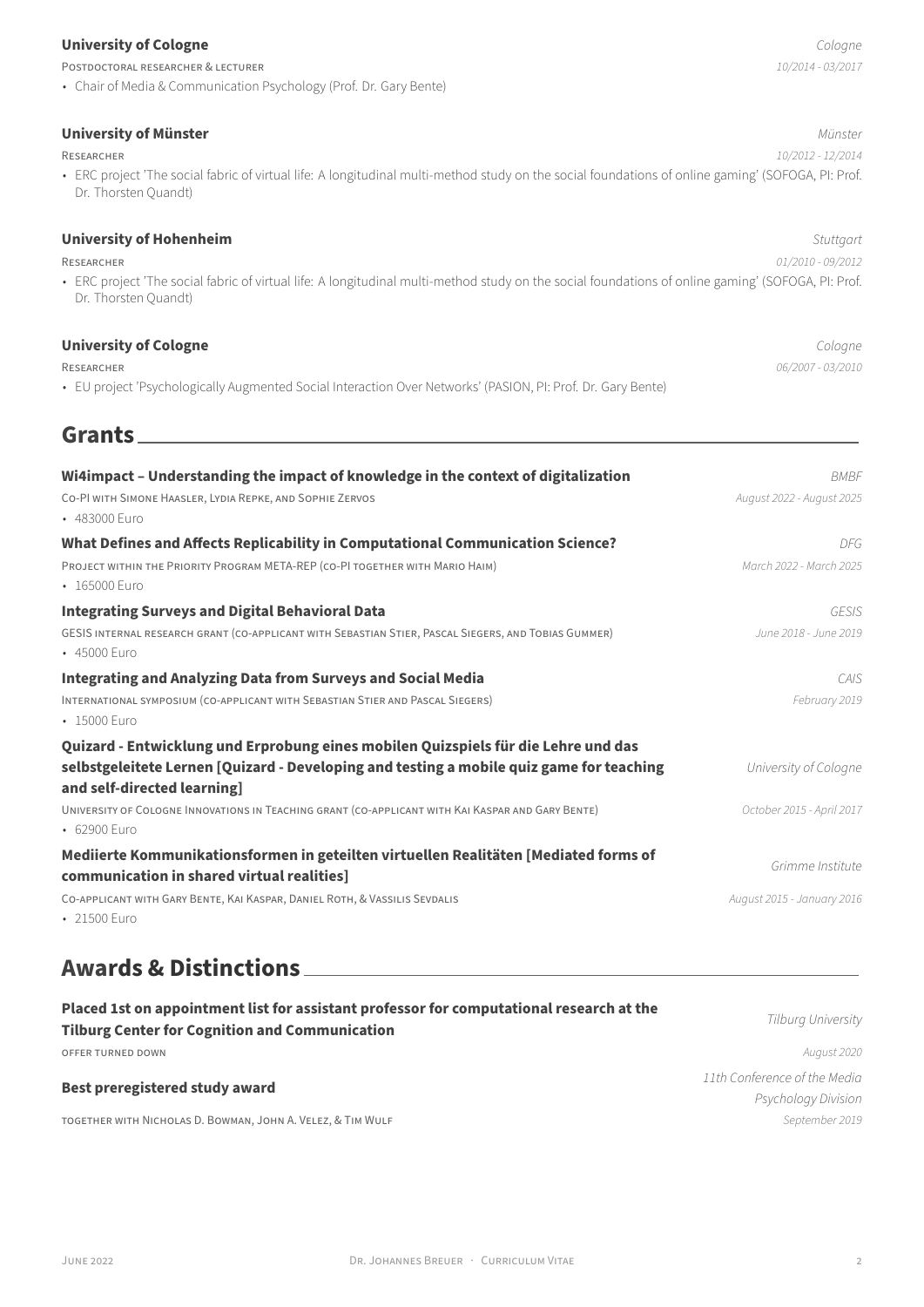TOGETHER WiTH JOHANNES BLUMENBERG, JULiA DRZERViTZKY, JAN‑LUCAS‑SCHANZE, SONJA SCHULZ, HEiDi SCHULZE, &

BENJAMiN ZAPiLKO

#### **Winner science slam** *University of Hohenheim*

*July 2011 2008 ‑ 2015*

#### **Various competitive (conference) travel grants** *DAAD*

# **Publications**

## PEER‑REViEWED JOURNAL PAPERS

- Stier, S., Mangold, F., Scharkow, M., & Breuer, J. (2022). Post Post-Broadcast Democracy? News Exposure in the Age of Online Intermediaries. *American Political Science Review*, *116*(2), 768–774. https://doi.org/10.1017/ S0003055421001222
- Bowman, N. D., Velez, J., Wulf, T., Breuer, J., Yoshimura, K., & Resignato, L. J. (2022). That bygone feeling: Controller ergonomics and nostalgia in video game play. *Psychology of Popular Media*[, Advance online publication.](https://doi.org/10.1017/S0003055421001222) [https://doi.org/1](https://doi.org/10.1017/S0003055421001222)0.1037/ppm0000382
- Wulf, T., Breuer, J. S., & Schmitt, J. B. (2021). Escaping the pandemic present: The relationship between nostalgic media use, escapism, and well‑being during the COVID‑19 pandemic. *Psychology of Popular Media*, Advance online publication. [https://doi.org/10.](https://doi.org/10.1037/ppm0000382)1037/ppm0000357
- Breuer, J., Al Baghal, T., Sloan, L., Bishop, L., Kondyli, D., & Linardis, A. (2021). Informed consent for linking survey and social media data ‑ Differences between platforms and data types. *IASSIST Quarterly*, *45*(1), 1–27. https://doi.org[/10.29173/iq988](https://doi.org/10.1037/ppm0000357)
- Dienlin, T., Johannes, N., Bowman, N. D., Masur, P. K., Engesser, S., Kümpel, A. S., Lukito, J., Bier, L. M., Zhang, R., Johnson, B. K., Huskey, R., Schneider, F. M., Breuer, J., Parry, D. A., Vermeulen, I., Fisher, J. T., Banks, J., [Weber, R., Ellis, D. A., … De Vreese, C.](https://doi.org/10.29173/iq988) (2021). An Agenda for Open Science in Communication. *Journal of Communication*, *71*(1), 1–26. https://doi.org/10.1093/joc/jqz052
- Haim, M., Breuer, J., & Stier, S. (2021). Do News Actually "Find Me"? Using Digital Behavioral Data to Study the News‑ Finds‑Me Phenomenon. *Social Media + Society*, *7*(3), Advance online publication. https://doi.org/10. 1177/20563051211033820
- Mangold, F., Stier, S., Breuer, J., & Scharkow, M. (2021). The overstated generational gap in online news use? A consolidated infrastructural perspective. *New Media & Society*, Advance online publication. [https://doi.](https://doi.org/10.1177/20563051211033820) [org/10.1177/14614448219](https://doi.org/10.1177/20563051211033820)89972
- Ratan, R. A., Chen, V. H. H., De Grove, F., Breuer, J., Quandt, T., & Williams, P. (2021). Gender, Gaming Motives, and Genre: Comparing Singaporean, German, and American Players. *IEEE Transactions on Games*[, Advance](https://doi.org/10.1177/1461444821989972) [online publication.](https://doi.org/10.1177/1461444821989972) https://doi.org/10.1109/TG.2021.3116077
- Rüth, M., Breuer, J., Zimmermann, D., & Kaspar, K. (2021). The Effects of Different Feedback Types on Learning With Mobile Quiz Apps. *Frontiers in Psychology*, *12*. https://doi.org/10.3389/fpsyg.2021.665144
- Schmitt, J. B., Breuer, J., & [Wulf, T. \(2021\). From cognitive overload to digital](https://doi.org/10.1109/TG.2021.3116077) detox: Psychological implications of telework during the COVID‑19 pandemic. *Computers in Human Behavior*, *124*, Advance online publication. https://doi.org/10.1016/j.chb.2021.1[06899](https://doi.org/10.3389/fpsyg.2021.665144)
- Breuer, J., Bishop, L., & Kinder-Kurlanda, K. (2020). The practical and ethical challenges in acquiring and sharing digital trace data: Negotiating public‑private partnerships. *New Media & Society*, *22*(11), 2058–2080. https: [//doi.org/10.1177/1461444820924622](https://doi.org/10.1016/j.chb.2021.106899)
- Scharkow, M., Mangold, F., Stier, S., & Breuer, J. (2020). How social network sites and other online intermediaries increase exposure to news. *Proceedings of the National Academy of Sciences*, *117*(6), 2761–2763. [https:](https://doi.org/10.1177/1461444820924622) [//doi.org/10.1073/pnas.1918279117](https://doi.org/10.1177/1461444820924622)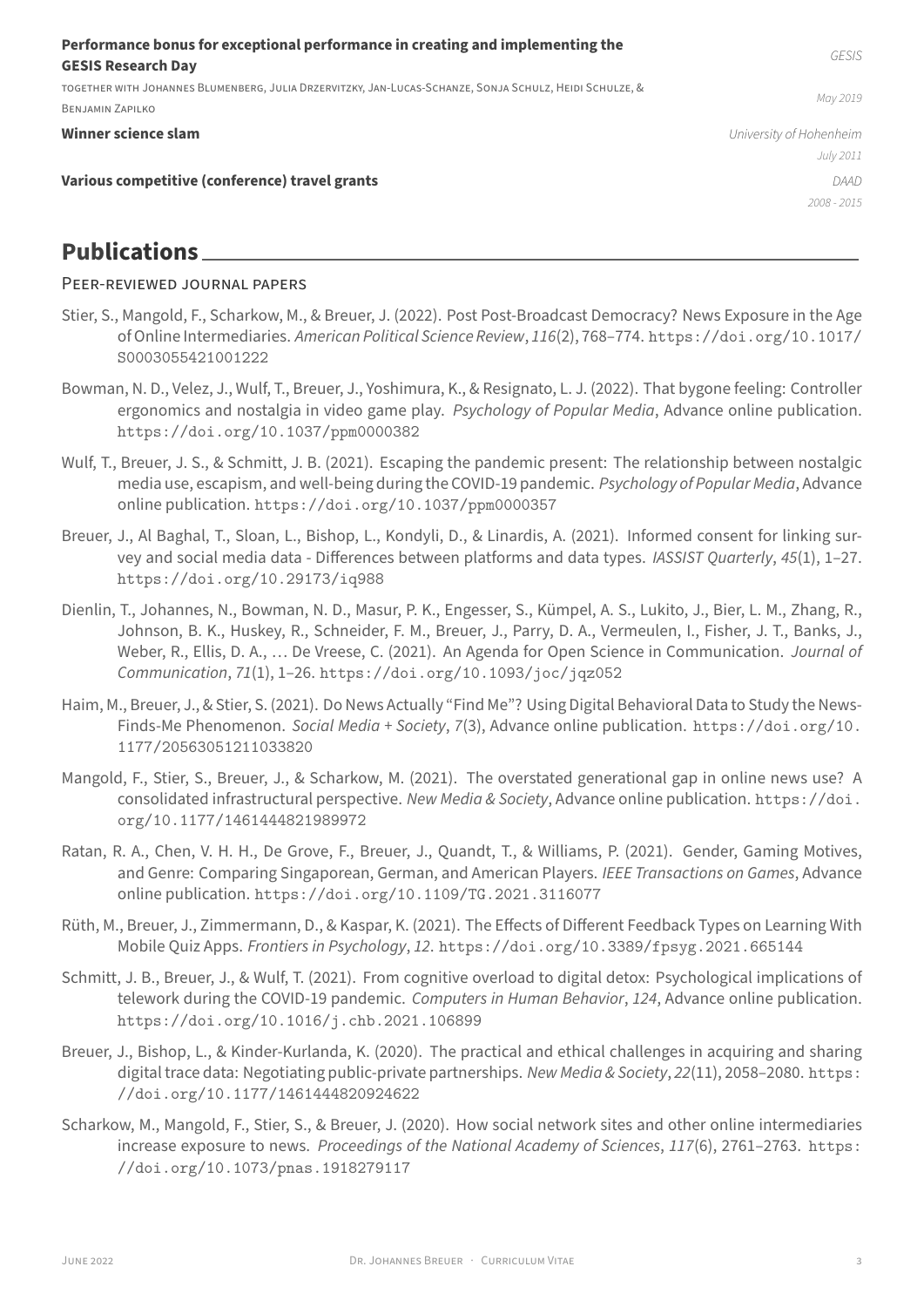ppm0000208

- Koban, K., Breuer, J., Rieger, D., Mohseni, M. R., Noack, S., Bente, G., & Ohler, P. (2019). Playing for the thrill and skill. Quiz games as means for mood and competence repair. *Media Psychology*, *22*[\(5\), 743–768.](https://doi.org/10.1037/ppm0000208) https: [//doi.org/1](https://doi.org/10.1037/ppm0000208)0.1080/15213269.2018.1515637
- Utz, S., & Breuer, J. (2019). The Relationship Between Networking, LinkedIn Use, and Retrieving Informational Benefits. *Cyberpsychology, Behavior, and Social Networking*, *22*(3), 180–185. https://doi.org/1[0.1089/](https://doi.org/10.1080/15213269.2018.1515637) [cyber.2018.0294](https://doi.org/10.1080/15213269.2018.1515637)
- Breuer, J., & Tolks, D. (2018). Grenzen von Serious Games for Health [Limits of Serious Games for Health]. *Prävention Und Gesundheitsförderung*, *4*(13), 327–332. https://doi.org/10.1007/s[11553-018-0654-1](https://doi.org/10.1089/cyber.2018.0294)
- Domahi[di, E., Breuer, J., Ko](https://doi.org/10.1089/cyber.2018.0294)wert, R., Festl, R., & Quandt, T. (2018). A Longitudinal Analysis of Gaming- and Non-Gaming‑Related Friendships and Social Support among Social Online Game Players. *Media Psychology*, *21*(2), 288–307. https://doi.org/10.10[80/15213269.2016.1257393](https://doi.org/10.1007/s11553-018-0654-1)
- Klein, O., Hardwicke, T. E., Aust, F., Breuer, J., Danielsson, H., Mohr, A. H., IJzerman, H., Nilsonne, G., & Frank, M. C. (2018). A practical guide for transparency in psychological science. *Collabra: Psychology*, *4*(1). https: //doi.org/10[.1525/collabra.158](https://doi.org/10.1080/15213269.2016.1257393)
- Wulf, T., Bowman, N. D., Rieger, D., Velez, J., & Breuer, J. (2018). Video games as time machines: Video game nostalgia and the success of retro gaming. *Media and Communication*, *2*(6), 60–68. https://doi.org/10[.17645/](https://doi.org/10.1525/collabra.158) [mac.v6i2.1317](https://doi.org/10.1525/collabra.158)
- Breuer, J., Velez, J., Bowman, N. D., Wulf, T., & Bente, G. (2017). "Drive the lane; together, hard!": An examination of the effects of supportive co‑playing and task difficulty on prosocial behavior. *[Journal of Media Psychology](https://doi.org/10.17645/mac.v6i2.1317)*, *29*[\(1\), 31–41.](https://doi.org/10.17645/mac.v6i2.1317) https://doi.org/10.1027/1864-1105/a000209
- Utz, S., & Breuer, J. (2017). The Relationship Between Use of Social Network Sites, Online Social Support, and Well-Being ‑ Results From a Six‑Wave Longitudinal Study. *Journal of Media Psychology*, *29*(3), 115–125. https: //doi.org/[10.1027/1864-1105/a000222](https://doi.org/10.1027/1864-1105/a000209)
- De Grove, F., Breuer, J., Chen, V. H. H., Quandt, T., Ratan, R., & Van Looy, J. (2016). Validating the Digital Games Motivation Scale for Comparative Research Between Countries. *Communication Research Reports*, *34*[\(1\),](https://doi.org/10.1027/1864-1105/a000222) 37–47. [https://doi.org/10.1080/088240](https://doi.org/10.1027/1864-1105/a000222)96.2016.1250070
- Utz, S., & Breuer, J. (2016). Informational benefits from social media use for professional purposes: Results from a longitudinal study. *Cyberpsychology: Journal of Psychosocial Research on Cyberspace*, *10*(4). https:// doi.o[rg/10.5817/CP2016-4-3](https://doi.org/10.1080/08824096.2016.1250070)
- Breuer, J., Kowert, R., Festl, R., & Quandt, T. (2015). Sexist games = sexist gamers? A longitudinal study on the relationship between video game use and sexist attitudes. *Cyberpsychology, Behavior, and Social N[etworking](https://doi.org/10.5817/CP2016-4-3)*, *18*(4), 197–202. [https://doi.or](https://doi.org/10.5817/CP2016-4-3)g/10.1089/cyber.2014.0492
- Breuer, J., Scharkow, M., & Quandt, T. (2015). Sore Losers? A Reexamination of the Frustration–Aggression Hypothesis for Colocated Video Game Play. *Psychology of Popular Media Culture*, *4*(2), 126–137. https://doi. org/10.1037/[ppm0000020](https://doi.org/10.1089/cyber.2014.0492)
- Breuer, J., Vogelgesang, J., Quandt, T., & Festl, R. (2015). Violent Video Games and Physical Aggression: Evidence for a Selection Effect Among Adolescents. *Psychology of Popular Media Culture*, *4*(4), 305–328. [https://doi.](https://doi.org/10.1037/ppm0000020) [org/10.1037/ppm0000035](https://doi.org/10.1037/ppm0000020)
- Elson, M., Breuer, J., van Looy, J., Kneer, J., & Quandt, T. (2015). Comparing Apples and Oranges? Evidence for Pace of Action as a Confound in Research on Digital Games and Aggression. *Psychology of Popula[r Media Culture](https://doi.org/10.1037/ppm0000035)*, *4*(2), 112–125. [https://doi](https://doi.org/10.1037/ppm0000035).org/10.1037/ppm0000010
- Breuer, J., Festl, R., & Quandt, T. (2014). Aggression and Preference for First-Person Shooter and Action Games: Data From a Large‑Scale Survey of German Gamers Aged 14 and Above. *Communication Research Reports*, *31*(2). https://doi[.org/10.1080/08824096.2014.907146](https://doi.org/10.1037/ppm0000010)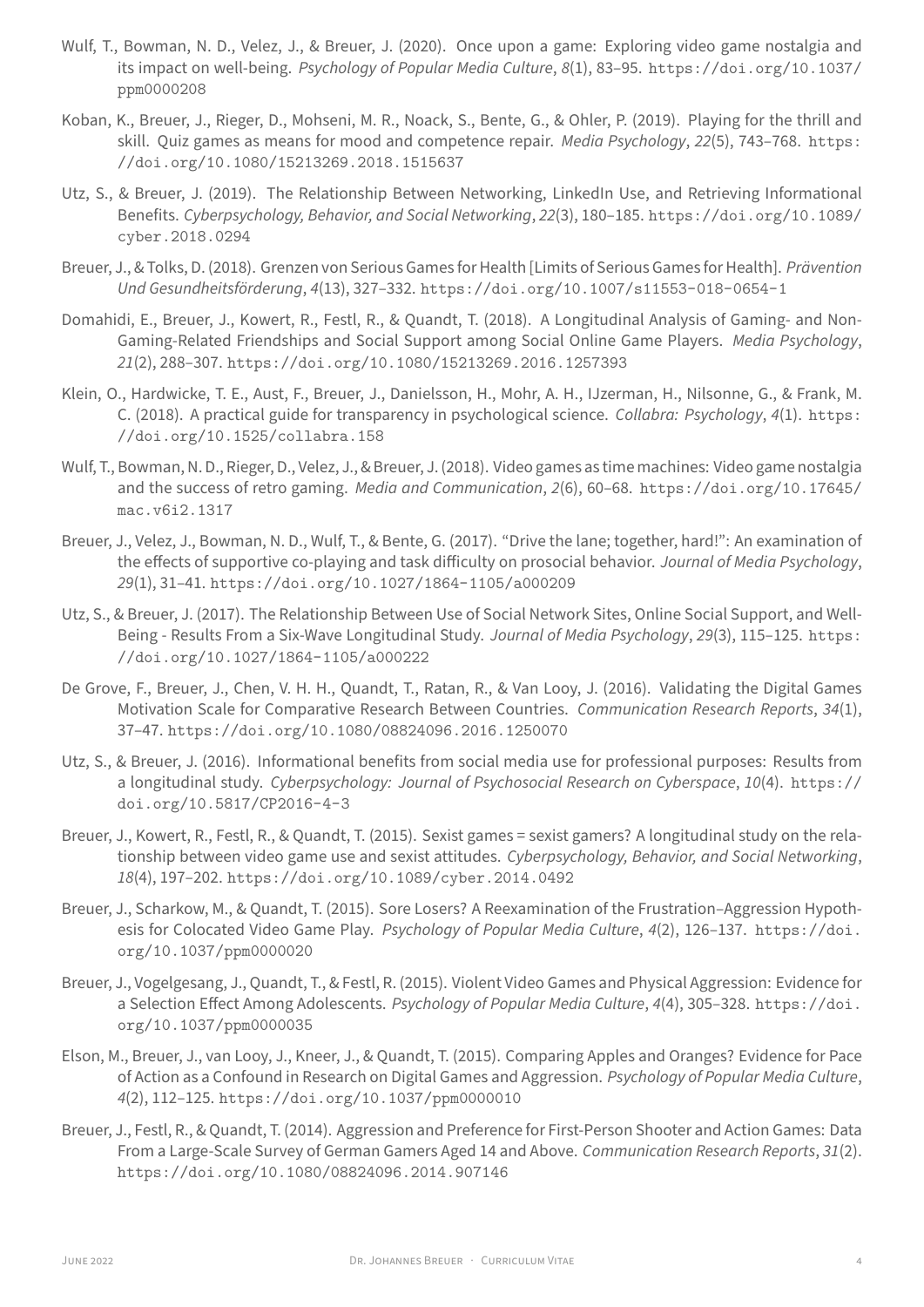*Theories, Methods, and Applications*, *26*(4), 176–188. https://doi.org/10.1027/1864-1105/a000122

- Elson, M., Breuer, J., Ivory, J., & Quandt, T. (2014). More Than Stories With Buttons: Narrative, Mechanics, and Context as Determinants of Player Experience in Digital Games. *Journal of Communication*, *64*(3), 521–542. https://doi.org/10.1111/jcom.12096
- Elson, M., Mohseni, M. R., Breuer, J., Scharkow, M., & Quandt, T. (2014). Press CRTT to Measure Aggressive Behavior: The Unstandardized Use of the Competitive Reaction Time Task in Aggression Research. *Psychological Assessment*, *26*(2), 419–432. [https://doi.](https://doi.org/10.1111/jcom.12096)org/10.1037/a0035569
- Breuer, J., Festl, R., & Quandt, T. (2012). Digital war: An empirical analysis of narrative elements in military firstperson shooters. *Journal of Gaming & Virtual Worlds*, *4*(3), 215–237. https://doi.org/10.1386/jgvw.4. 3.215\_1
- Breuer, J., & Bente, G. (2010). Why so serious? On the relation of serious games and learning. *Eludamos ‑ Journal for Computer Game Culture*, *4*(1), 7–24.

## OTHER [JOURNAL](https://doi.org/10.1386/jgvw.4.3.215_1) PAPERS (NOT PEER‑REViEWED)

- Breuer, J., Wulf, T., & Mohseni, M. R. (2020). New Formats, New Methods: Computational Approaches as a Way Forward for Media Entertainment Research. *Media and Communication*, *8*(3), 147–152. https://doi.org/ 10.17645/mac.v8i3.3530
- Peter, C., Breuer, J., Masur, P. K., Scharkow, M., & Schwarzenegger, C. (2020). Empfehlungen zum Umgang mit Forschungsdaten in der Kommunikationswissenschaft [Guidelines for handling research data in commu[nication science\].](https://doi.org/10.17645/mac.v8i3.3530) *SCM Studies in Communication and Media*, *9*(4), 599–626. https://doi.org/10.5771/ 2192-4007-2020-4-599
- Stier, S., Breuer, J., Siegers, P., & Thorson, K. (2020). Integrating Survey Data and Digital Trace Data: Key Issues in Developing an Emerging Field. *Social Science Computer Review*, *38*(5), 503–516. [https://doi.org/10.](https://doi.org/10.5771/2192-4007-2020-4-599) [1177/0894439319843669](https://doi.org/10.5771/2192-4007-2020-4-599)
- Trixa, J., & Breuer, J. (2020). Press Start: Digitale Spiele im Unterricht [Press Start: Digital games in the classroom]. *Grundschule*, *05/2020*, 53–55.
- Elson, [M., Breuer, J., & Quandt, T. \(20](https://doi.org/10.1177/0894439319843669)14). Gewalt erzeugt Mediengewalt ‑ oder umgekehrt? Über den Zusammenhang von Aggression und der Nutzung digitaler Spiele [Violence begets media violence ‑ or vice versa? On the relationship between aggression and the use of digital games]. *In‑Mind: The Inquisitive Mind*, *3/2014*.
- Quandt, T., Breuer, J., Festl, R., & Scharkow, M. (2013). Digitale Spiele: Stabile Nutzung in einem dynamischen Markt [Digital games: Stable use in a dynamic market]. *Media Perspektiven*, *10/2013*, 483–492.

## **PREPRINTS**

- von Andrian‑Werburg, M. T. P., Siegers, P., & Breuer, J. (2022). *A reevaluation of online pornography use in Germany using a combination of web tracking and survey data* [Preprint]. PsyArXiv. https://doi.org/10.31234/ osf.io/ehqgv
- Dienlin, T., & Breuer, J. (2022). *Post‑privacy or pro‑privacy? Two diverging perspectives on the state of privacy* [Preprint]. SocArXiv. https://doi.org/10.31235/osf.io/ugvft
- Silber, [H., Breuer, J., Beu](https://doi.org/10.31234/osf.io/ehqgv)thner, C., Gummer, T., Keusch, F., Siegers, P., Stier, S., & Weiß, B. (2021). *Linking surveys and digital trace data: Insights from two studies on determinants of data sharing behavior* [Preprint]. SocArXiv. https:/[/doi.org/10.31235/osf.io/dz93u](https://doi.org/10.31235/osf.io/ugvft)
- Stier, S., Weiß, B., Hartmann, T., Flöck, F., Breuer, J., Schaurer, I., & Schulz, M. (2021). *Information exposure, percep‑ tions and behaviours during the first COVID‑19 wave in Germany: Evidence from survey and Facebook data* [Preprint]. SocArXiv. [https://doi.org/10.31](https://doi.org/10.31235/osf.io/dz93u)235/osf.io/cah76
- Klein, O., Hardwicke, T. E., Aust, F., Breuer, J., Danielsson, H., Hofelich Mohr, A., IJzerman, H., Nilsonne, G., vanpaemel, wolf, & Frank, M. C. (2018). *A practical guide for transparency in psychological science* [Preprint]. PsyArXiv. https://[doi.org/10.31234/osf.io/rtygm](https://doi.org/10.31235/osf.io/cah76)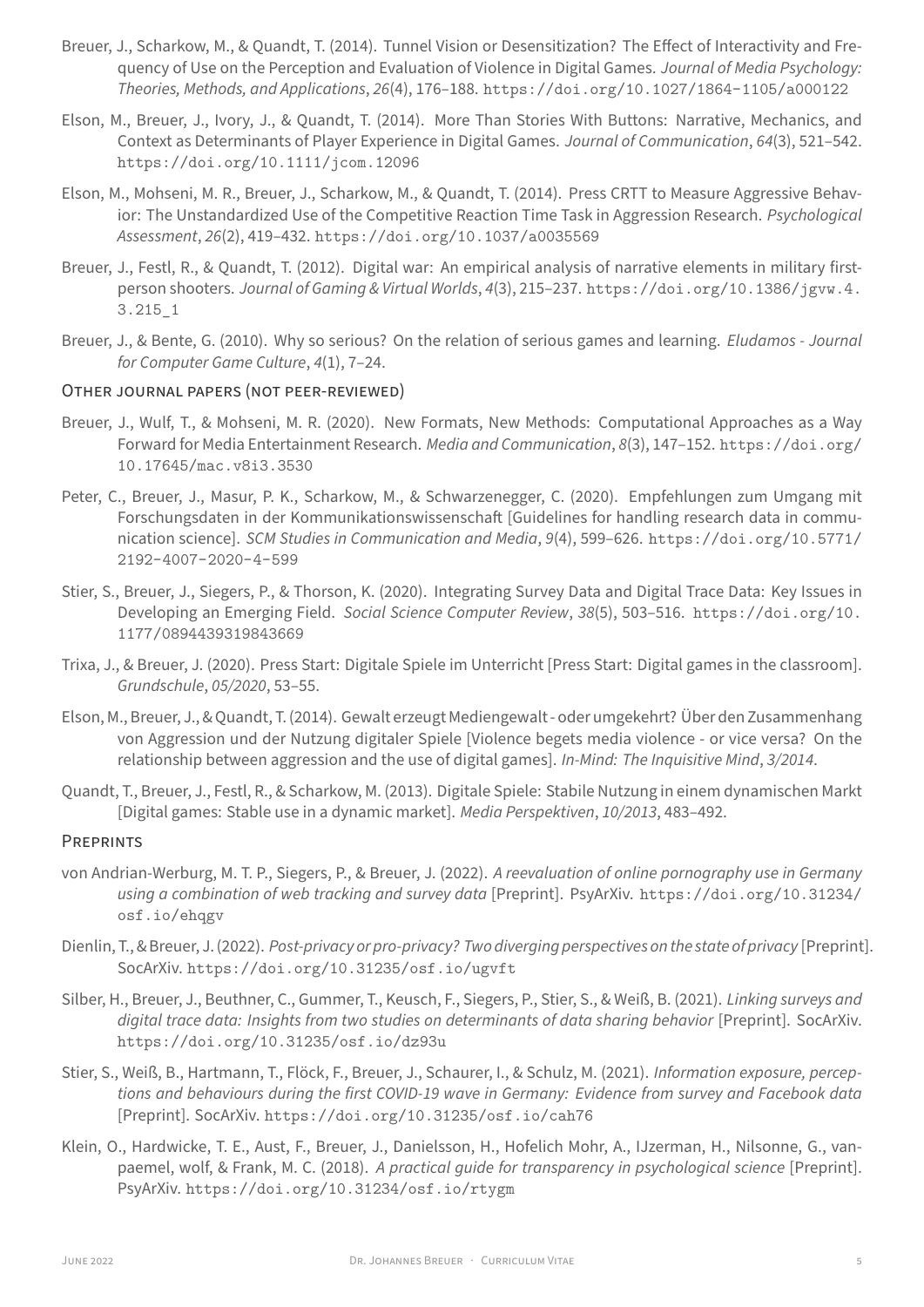## BOOK CHAPTERS

- Rüth, M., Breuer, J., Morten, T., & Kaspar, K. (2020). Bedeutet mehr Feedback auch mehr lernen? Die Wirk[ung von](https://doi.org/10.31234/osf.io/6mmra) [erweitertem und korrigierendem Feedb](https://doi.org/10.31234/osf.io/6mmra)ack in einem digitalen Quizspiel auf die Lernleistung [Does more feedback also mean more learning? The effect of corrective feedback in a digital quiz game on learning performance]. In K. Kaspar, M. Becker‑Mrotzek, S. Hofhues, J. König, & D. Schmeinck (Eds.), *Bildung, Schule, Digitalisierung [Education, School, Digitalization]* (pp. 25–30). Waxmann.
- Breuer, J. (2019). You Learn What You Play On the fundamental coupling of playing and learning in humans and digital games. In J. Breuer, D. Pietschmann, B. Liebold, & B. P. Lange (Eds.), *Evolutionary Psychology and Digital Games* (pp. 167–178). Routledge.
- Lange, B. P., Breuer, J., Liebold, B., & Pietschmann, D. (2019). Why an Evolutionary Psychological Approach to Digital Games? In J. Breuer, D. Pietschmann, B. Liebold, & B. P. Lange (Eds.), *Evolutionary Psychology and Digital Games* (pp. 1–13). Routledge.
- Breuer, J. (2018). Blame the Players, Don't Blame the Games ‑ Why we should worry less about sexist video game content and focus more on interactions between players. In C. J. Ferguson (Ed.), *Video Game Influences on Aggression, Cognition, and Attention* (pp. 137–149). Springer.
- Breuer, J. (2017). Hate Speech in Online Games. In K. Kaspar, L. Grässer, & A. Riffi (Eds.), *Online Hate Speech. Per‑ spektiven auf eine neue Form des Hasses.* (pp. 107–112). kopaed.
- Breuer, J. (2017). Non vitae, sed ludo discimus? Grenzen des Lernens mit Computerspielen [The limits of learning with computer games]. In W. Zielinski, S. Aßmann, K. Kaspar, & P. Moormann (Eds.), *Spielend lernen! Computerspiele(n) in Schule und Unterricht* (pp. 17–26). kopaed.
- Breuer, J. (2017). R (software). In J. Matthes (Ed.), *International Encyclopedia of Communication Research Methods*. Wiley.
- Breuer, J., & Elson, M. (2017). Frustration‑aggression theory. In P. Sturmey (Ed.), *The Wiley Handbook of Violence and Aggression*. Wiley.
- Breuer, J., & Schmitt, J. (2017). Serious Games in der Gesundheitskommunikation [Serious games in health communication]. In C. Rossmann & M. Hastall (Eds.), *Handbuch Gesundheitskommunikation*. Springer, online first.
- Kowert, R., Breuer, J., & Quandt, T. (2017). Women are from FarmVille, Men are from ViceCity: The cycle of exclusion and sexism in video game content and culture. In R. Kowert & T. Quandt (Eds.), *New Perspectives on the Social Aspects of Digital Gaming. Multiplayer 2.* (pp. 136–150). Routledge.
- Breuer, J., & Quandt, T. (2016). Wer spielt was auf welchem Gerät mit wem mit welchem Effekt? Videospiele aus Sicht der Kommunikationswissenschaft [Who plays what on what device with whom and with what effect? Video games from a communication perspective]. In S. Bischoff, A. Büsch, G. Geiger, L. Harles, & P. Holnick (Eds.), *Gesundheit spielend fördern. Potenziale und Herausforderungen von digitalen Spieleanwendungen für die Gesundheitsförderung und Prävention* (pp. 76–97). Beltz Juventa.
- Breuer, J., Elson, M., Pietschmann, D., & Liebold, B. (2015). Spectator Mode: Forschungsethische Fragen bei der Beobachtung von Computerspielern [Research ethics in observational studies with gamers]. In J. Vogelgesang, J. Matthes, C. Schieb, & T. Quandt (Eds.), *Beobachtungsverfahren in der Kommunikationswissenschaft* (Vol. 10). Herbert von Halem Verlag.
- Breuer, J., & Elson, M. (2014). Lernwerkzeug, Suchtmittel oder doch nur ein Spiel? Über die Wirkung von Computerund Videospielen auf ihre Nutzer/‑innen [Learning tool, drug or just a game? On the effects of computer and video games on their users]. In *Was wird hier gespielt? Computerspiele in Familie 2020* (pp. 45–68). Verlag Barbara Budrich.
- Breuer, J., & Quandt, T. (2014). Methodische Herausforderungen bei der Inhaltsanalyse von Computer- und Videospielen [Methodological challenges in the content analysis of computer and video games]. In K. Sommer, Wettstein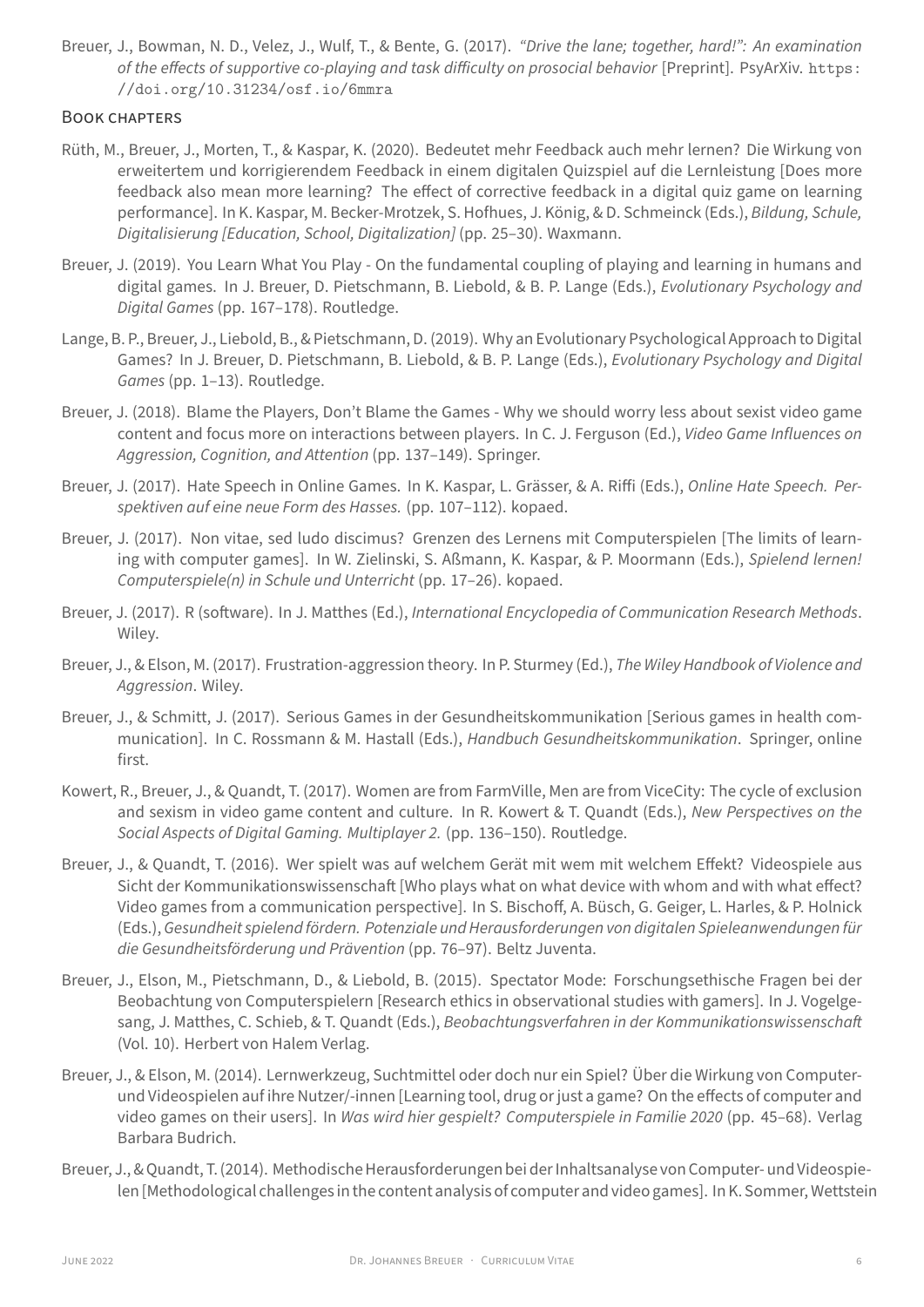- Elson, M., Breuer, J., & Quandt, T. (2014). Know Thy Player: An Integrated Model of Player Experience for Digital Games Research. In M. C. Angelides & H. Agius (Eds.), *Handbook of Digital Games* (pp. 362–387). Wiley.
- Elson, M., & Breuer, J. (2013). Isolated violence, isolated players, isolated aggression. The social realism of exper‑ imental research on digital games and aggression. In T. Quandt & S. Kröger (Eds.), *Multiplayer. The social aspects of digital gaming.* (pp. 226–233). Routledge.
- Quandt, T., & Breuer, J. (2013). Public Awareness und Lernnutzen durch Anno 2070 & Co. Von den Wirkungen digitaler Spiele auf das Umweltbewusstsein [The effects of digital games on environmental awareness]. In C. P. Hutter & K. Blessing (Eds.), *Umweltbildung. Basis für ökologisch‑ökonomische Zukunftssicherung. Beiträge der Akademie für Natur‑ und Umweltschutz Baden‑Württemberg.* (Vol. 53, pp. 128–137). Wissenschaftliche Verlagsgesellschaft.
- Breuer, J. (2012). Broccoli-coated chocolate? The educational potential of entertainment games. In W. Kaminski & M. Lorber (Eds.), *Gamebased Learning* (pp. 87–96). kopaed.
- Breuer, J., & Trixa, J. (2012). 11.000 Freunde müsst ihr sein ‑ Fanbeteiligung und Crowdsourcing im Internet am Beispiel von deinfussballclub.de [Fan participation and crowdsourcing online - The example of deinfussballclub.de]. In C. Brandt, F. Hertel, & C. Stassek (Eds.), *Gesellschaftsspiel Fußball* (pp. 227–248). Springer.
- Kröger, S., & Breuer, J. (2011). Exploring (digital) space ‑ Der Einsatz von Unterhaltungsspielen in der Schule am Beispiel von Moonbase Alpha im Physikunterricht [The use of entertainment games in schools using the example of Moonbase Alpha for physics classes]. In A. Winter (Ed.), *Spielen und Erleben mit digitalen Medien. Pädagogische Konzepte und praktische Anleitungen* (pp. 123–146). Reinhardt Verlag.
- Breuer, J., Festl, R., & Quandt, T. (2010). Spielen und Leben in virtuellen Welten. Forschungsergebnisse zur Nutzung von Online‑Games [Playing and living in virtual worlds. Research findings on the use of online games]. In W. Kaminski & M. Lorber (Eds.), *Computerspiele: Medien und mehr* (pp. 147–172). kopaed.
- Vohwinkel, K., Breuer, J., & Bente, G. (2010). Measuring Playability. Entwicklung eines Instruments zur Evaluation von Computerspielen. In C. Swertz & M. Wagner (Eds.), *Game//Play//Society. Contributions to contemporary Computer Game Studies* (pp. 55–63). kopaed.
- Bente, G., & Breuer, J. (2009). Making the implicit explicit. Embedded measurement in serious games. In U. Ritterfeld, M. Cody, & P. Vorderer (Eds.), *Serious Games: Mechanisms and Effects* (pp. 322–343). Routledge.
- Breuer, J. (2009). Mittendrin statt nur dabei. Die Interaktivität des Dispositivs Computerspiel und ihre Auswirkungen auf die Spieler [The interactivity of the dispositif computer game and its effects on the players]. In M. Mosel (Ed.), *Gefangen im Flow? Ästhetik und dispositive Strukturen von Computerspielen.* (pp. 181–212). vwh.

## BOOK REViEWS

- Breuer, J. (2015). Review of [Christina Schumann, Der Publikumserfolg von Computerspielen. Qualität als Erklärung für Selektion und Spielerleben]. *Publizistik*, *60*(3), 367–369.
- Breuer, J. (2012). Review of [Nick Dyer‑Witheford and Greig de Peuter, Games of empire: Global capitalism and video games]. *New Media & Society*, *14*(3), 541–543.

## OTHER PUBLiCATiONS

- Breuer, J., Borschewski, K., Bishop, L., Vávra, M., Štebe, J., Strapcova, K., & Hegedűs, P. (2021). *Archiving Social Media Data: A guide for archivists and researchers*. https://doi.org/10.5281/ZENODO.5041072
- Breuer, J., & Hegedűs, P. (2021). *Linking Surveys and Digital Trace Data ‑ An introduction and guide for researchers*. https://doi.org/10.5281/ZENODO.4672169
- Wulf, T., Possler, D., & Breuer, J. (2021). Sexualization ((Online)Games). *[DOCA ‑ Database of Variabl](https://doi.org/10.5281/ZENODO.5041072)es for Content Analysis*. https://doi.org/10.34778/3e
- Wulf, T., [Possler, D., & Breuer, J. \(2021\). Video game genre](https://doi.org/10.5281/ZENODO.4672169) ((Online)Games). *DOCA ‑ Database of Variables for Content Analysis*. https://doi.org/10.34778/3f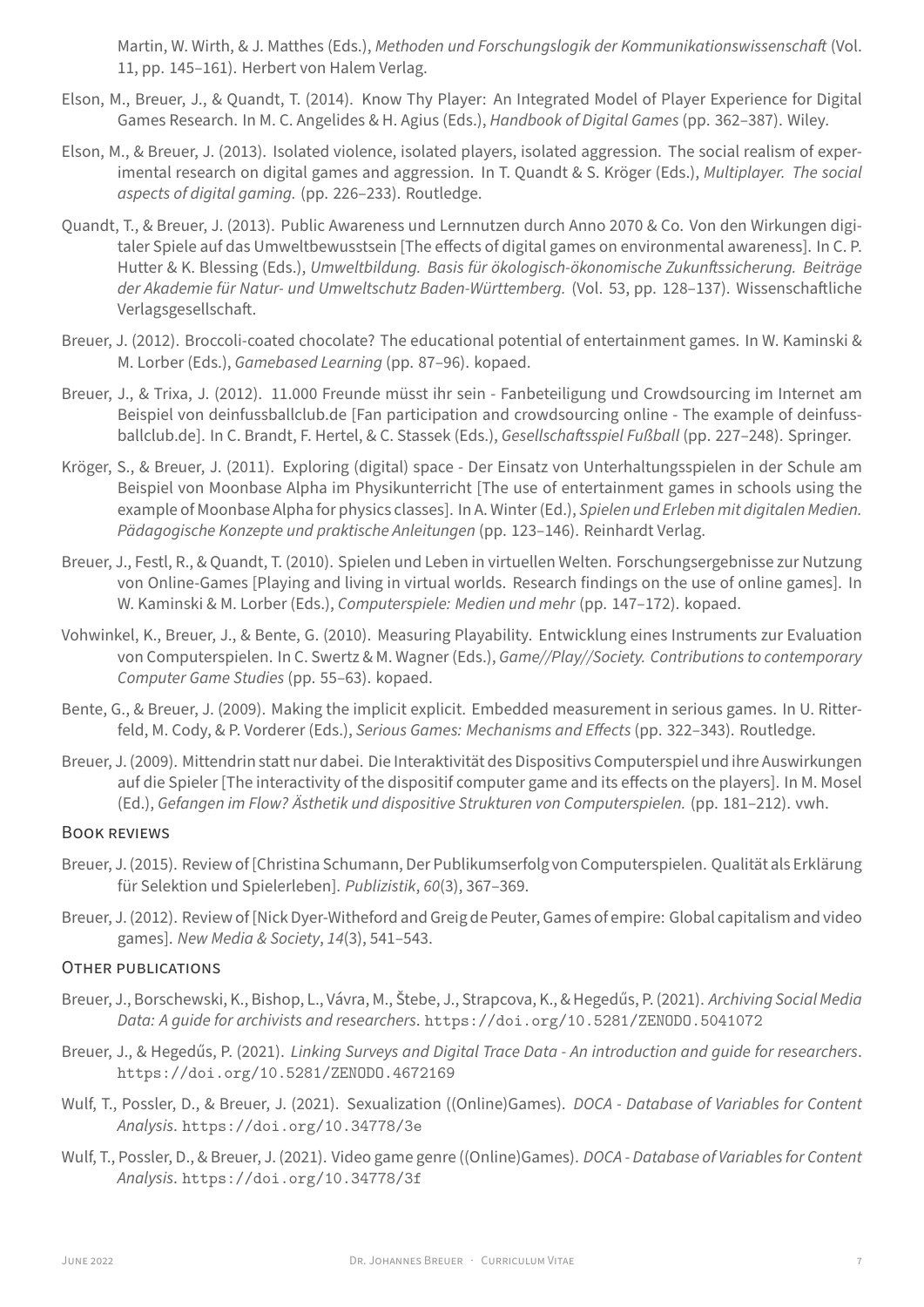- Bayer, S., Breuer, J., Lösch, T., & Göbel, J. W. (2021). *Nutzung von Social‑Media‑Daten in der Bildungsforschung*. Forschungsdaten Bildung informiert 9.
- Beuthner, C., Bre[uer, J., & Jünger, S. \(2021\). Data Li](https://doi.org/10.34778/3d)nking Linking survey data with geospatial, social media, and sensor data. *GESIS Survey Guidelines*. https://doi.org/10.15465/GESIS-SG\_EN\_039
- Breuer, J. (2017). *Culture + 1 ‑ Digitale Spiele und kulturelle Bildung*. Kulturelle Bildung Online.
- Breuer, J. (2016). Der Ernst des Spielens Serious Games und (Digital) Game‑Based Learning [Serious Games and (Digital) Game‑Based Learning]. *The[menheft Neue Medien Als Arbeitsmethode in Jugend](https://doi.org/10.15465/GESIS-SG_EN_039)werkstätten Und Pro‑Aktiv‑Centren Der Landesarbeitsgemeinschaft Der Jugendsozialarbeit in Niedersachsen*, 3–12.
- Breuer, J. (2016). *Spielst du noch oder lernst du schon?* Bundeszentrale für politische Bildung.
- Schönbrodt, F., Abele‑Brehm, A., Gollwitzer, M., Elson, M., Breuer, J., & Magraw‑Mickelson, Z. (2016). *Data Manage‑ ment in Psychological Science: Specification of the DFG Guidelines [Translation of: Schönbrodt, F., Gollwitzer, M., & Abele‑Brehm, A. (2016). Der Umgang mit Forschungsdaten im Fach Psychologie: Konkretisierung der DFG‑ Leitlinien]*. Deutsche Gesellschaft für Psychologie (DGPs).
- Breuer, J. (2011). *Spielend lernen? Eine Bestandsaufnahme zum (Digital) Game‑Based Learning [Playful learning? A review of the literature on (Digital) Game‑Based Learning]*. Landesanstalt für Medien NRW.

## EDiTORSHiP

- Breuer, J., Wulf, T., & Mohseni, M. R. (Eds.). (2020). *Computational Approaches to Media Entertainment Research*. Special Issue of Media and Communication (Volume 8, Issue 3).
- Stier, S., Breuer, J., Siegers, P., & Thorson, K. (Eds.). (2020). *Integrating Survey Data and Digital Trace Data*. Special Issue of Social Science Computer Review (Volume 38, Issue 5).
- Breuer, J., Pietschmann, D., Liebold, B., & Lange, B. P. (Eds.). (2019). *Evolutionary psychology and digital games*. Routledge, New York.

### DATA SETS

- Akdeniz, E., Borschewski, K., Breuer, J., & Voronin, Y. (2022). *Survey ‑ Accessing, (re)using, and sharing social media data in academia*. GESIS ‑ Leibniz Institute for the Social Sciences. https://doi.org/10.7802/2418
- Quandt, T., Festl, R., Breuer, J., Scharkow, M., & Kowert, R. (2017). *GameStat ‑ Longitudinal Data on the Use of Computer‑ und Video‑Games in Germany 2011‑2013*. GESIS Data Archive. https://doi.org/10.4232/1. 12813
- Utz, S., & Breuer, J. (2017). *Data from the longitudinal survey in the project "Redefining tie strength: How social media (can) help us to get non‑redundant information and emotional support" (ReDefTie)*[. CentERdata.](https://doi.org/10.4232/1.12813)

# **Pres[entat](https://doi.org/10.4232/1.12813)ions**

#### PEER‑REViEWED CONFERENCE PRESENTATiONS AND POSTERS

- Breuer, J., Kmetty, Z., Haim, M., & Stier, S. (2022). *User‑Focused Approaches for Collecting Facebook Data in the "Post‑ API Age": Experiences From Two Studies and Recommendations for Future Research*. 72nd Annual Conference of the International Communication Association, Paris (France), May.
- Schnauber‑Stockmann, A., Scharkow, M., & Breuer, J. (2022). *Routines and the Predictability of Day‑to‑Day Web Use*. 72nd Annual Conference of the International Communication Association, Paris (France), May.
- Breuer, J. (2021). *Digital trace data for psychological research: How can we access data that enable innovative re‑ search while avoiding another Cambridge Analytica case?* SIPS, Online, June.
- Breuer, J., Bensmann, F., Dietze, S., Yu, R., & Boland, K. (2021). *Assessing the relationship between survey data and Twitter data as measures of public opinion ‑ A methodological pilot study*. 9th Conference of the European Survey Research Association, Online, July.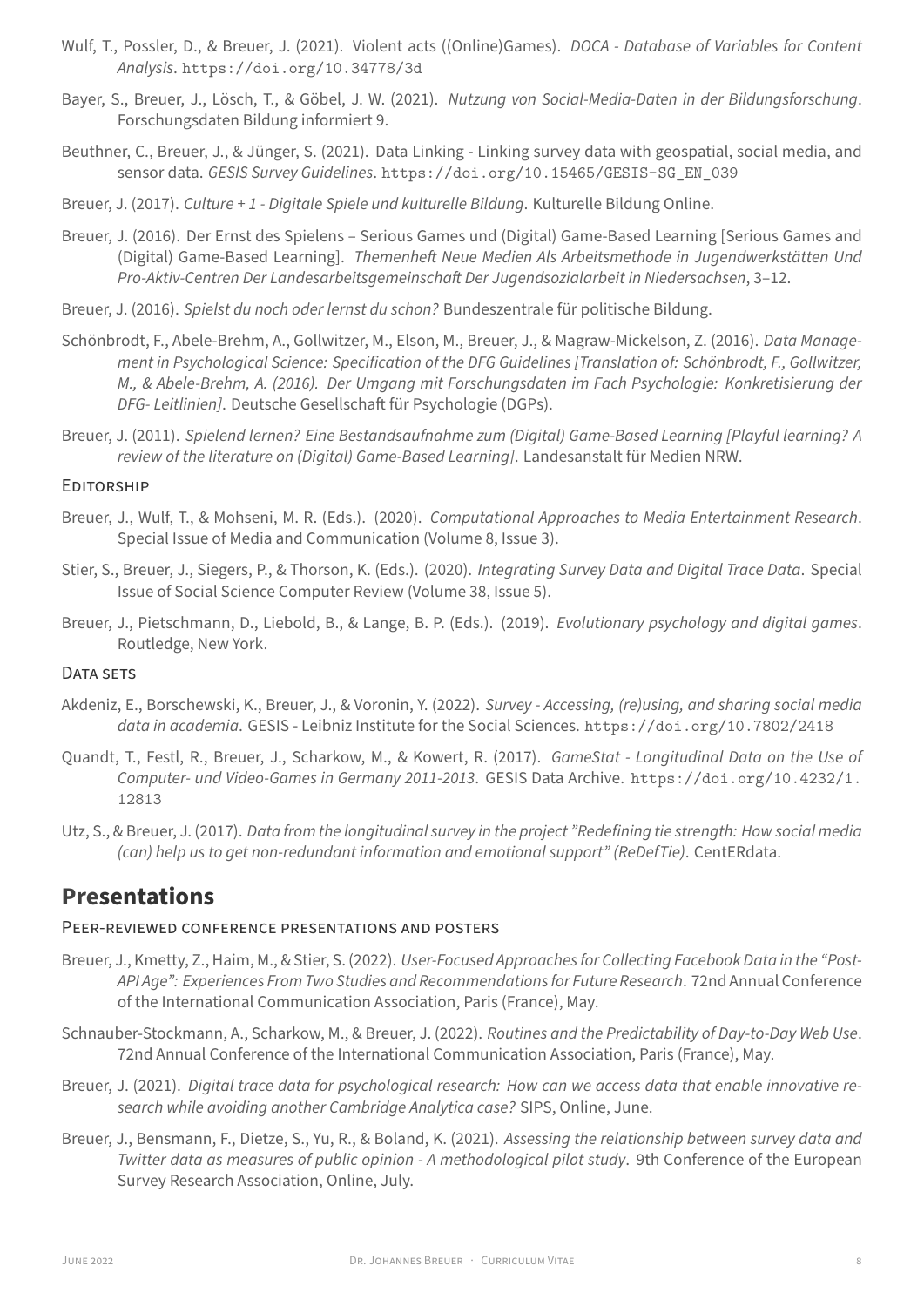- Breuer, J., & Haim, M. (2021). *Reproducibility and Replicability in Computational Social Science: Challenges and Po‑ tential Solutions*. Open Science and Replicability in the Behavioural and Social Sciences, Online, April.
- Breuer, J., von Andrian‑Werburg, M. T. P., & Siegers, P. (2021). *Desires vs. Desirability: Studying predictors of online pornography use in Germany with a combination of surveys and web tracking*. 12th Conference of the Media Psychology Division, Aachen (Germany), September.
- Schmitt, J. B., Breuer, J., & Wulf, T. (2021). *From cognitive overload to digital detox: Psychological implications of telework during the COVID‑19 pandemic in Germany*. 12th Conference of the Media Psychology Division, Aachen (Germany), September.
- Stier, S., Mangold, F., Scharkow, M., & Breuer, J. (2021). *Post post‑broadcast democracy? News exposure in the age of online intermediaries*. General Online Research 2021, Online, September.
- Haim, M., Stier, S., & Breuer, J. (2020). *Open Science vs. Privacy?: A Case Study With Linked Web Tracking, Social Media, and Survey Data*. 70th Annual Conference of the International Communication Association, Online, May.
- Siegers, P., Breuer, J., & Stier, S. (2020). *Integrated web tracking and surveys to study selective exposure to news by populist radical right party supporters*. BigSurv20 ‑ Big Data Meets Survey Science, Online, November.
- Siegers, P., von Andrian‑Werburg, M. T. P., & Breuer, J. (2020). *Linking web tracking and survey data to improve the study of online pornography consumption*. BigSurv20 ‑ Big Data Meets Survey Science, Online, November.
- Silber, H., Breuer, J., Beuthner, C., Siegers, P., Weiß, B., Stier, S., Keusch, F., & Gummer, T. (2020). *Linking surveys and digital trace data: Experiences from two pilot studies on factors influencing informed consent*. BigSurv20 ‑ Big Data Meets Survey Science, Online, November.
- Stier, S., Mangold, F., Scharkow, M., & Breuer, J. (2020). *Selective vs. Incidental exposure?: How online intermediaries commonly foster news exposure and diversity across countries and personal characteristics*. ECPR General Conference 2020, Online, August.
- Bowman, N. D., Velez, J., Wulf, T., & Breuer, J. (2019). *That bygone feeling: Controller haptics and nostalgia in video game play*. 11th Conference of the Media Psychology Division, Chemnitz (Germany), September.
- Breuer, J., Stier, S., & Siegers, P. (2019). *More data, more problems? Chancen und Herausforderungen der datafizierten Gesellschaft für die sozialwissenschaftliche Forschung*. Datafizierte Gesellschaft: Praktiken, Prozesse und Folgen der Datafizierung, Bonn (Germany), September.
- Breuer, J., Stier, S., Siegers, P., Gummer, T., & Bleier, A. (2019). *Linking survey data with social media data and the importance of informed consent*. General Online Research 2019, Cologne (Germany), March.
- Mohseni, M. R., Breuer, J., & Kohne, J. (2019). *Methods and Tools for the Automatic Sampling and Analysis of YouTube Comments*. General Online Research 2019, Cologne (Germany), March.
- Rothmund, T., Sprinz, M. D., Breuer, J., & Stier, S. (2019). *What makes people susceptible to political misinforma‑ tion? A critical test of conflicting psychological theories*. 11th Conference of the Media Psychology Division, Chemnitz (Germany), September.
- Stier, S., Breuer, J., Siegers, P., Gummer, T., & Bleier, A. (2019). *Where Do They Get Their 'News'? Preference for Right‑ Wing Populist Parties and Online News Consumption in Germany*. 8th Conference of the European Survey Research Association, Zagreb (Croatia), July.
- von Andrian‑Werburg, M. T. P., Breuer, J., Schwab, F., & Lange, B. P. (2019). *Prudish Germany? Internet pornog‑* raphy usage patterns in a German web-tracking panel. 11th Conference of the Media Psychology Division, Chemnitz (Germany), September.
- Breuer, J. (2018). *Share on archive Addressing the challenges of sharing research data from social media*. 9th International Conference on Social Media & Society, Copenhagen (Denmark), July.
- Breuer, J. (2018). *Solving the sharing paradox‑ How data sharing can be promoted for the benefit of research integrity*. PRINTEGER European Conference on Research Integrity, Bonn (Germany), February.
- Stier, S., Breuer, J., Siegers, P., Gummer, T., & Bleier, A. (2018). *Improving Research on Political Behavior by Integrating Survey Data and Digital Trace Data*. BigSurv18 ‑ Big Data Meets Survey Science, Barcelona (Spain), October.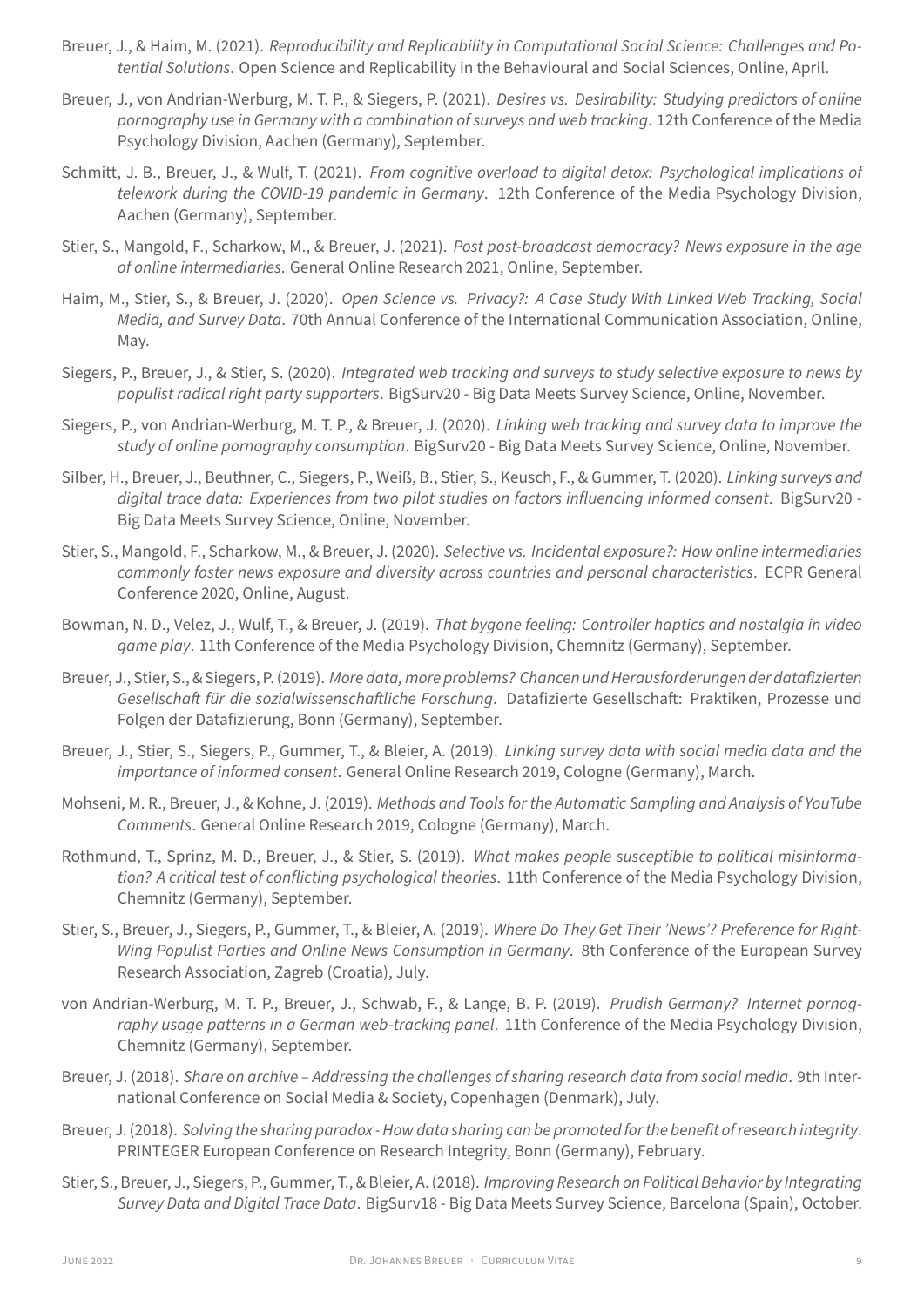- Stier, S., Breuer, J., Siegers, P., Gummer, T., & Bleier, A. (2018). *Selective exposure to political news: An investigation combining web tracking and survey data*. ECPR General Conference 2018, Hamburg (Germany), August.
- Breuer, J., & Hagenah, J. (2017). *Verknüpfung von Befragungs‑ und inhaltsanalytischen Daten zu Computerspielen: Alterseinstufungen und selbstberichtete Nutzungszeiten als Proxydaten zur Berechnung einer Video Game Vi‑ olence Exposure Time [Combining survey and content analysis data on computer games: Age ratings and self‑ reported usage times as proxy data for the calculation of a video game violence exposure time]*. Jahrestagung der Fachgruppe Methoden der Publizistik‑ und Kommunikationswissenschaft der Deutschen Gesellschaft für Publizistik‑ und Kommunikationswissenschaft (DGPuK), Mainz (Germany), September.
- Breuer, J., Bowman, N. D., Kieslich, K., Elson, M., Kowert, R., Kneer, J., Quandt, T., Lange, A., & Lange, R. (2016). *Grand Theft Morals: The role of cultural differences and moral views for the evaluation of violent and sexual content in video games*. ICA Game Studies Division Preconference "Just Games?", Tokyo (Japan), June.
- Breuer, J., Domahidi, E., Kowert, R., Festl, R., & Quandt, T. (2016). *Playing friends? Findings from a longitudinal study on friendships and social support among online gamers*. Clash of Realities 2016, Cologne (Germany), November.
- Breuer, J., & Utz, S. (2016). *The use of social media and civic engagement ‑ Results from a cross‑lagged panel study*. 6th European Communication Conference, Prague (Czech Republic), November.
- De Grove, F., Breuer, J., Chen, V. H. H., Ratan, R., Quandt, T., & Van Looy, J. (2016). *Validating the Digital Games Motivation Scale for comparative research between countries and sexes*. 66th Annual Conference of the In‑ ternational Communication Association, Fukuoka (Japan), June.
- Domahidi, E., Breuer, J., Kowert, R., Festl, R., & Quandt, T. (2016). *Longitudinal Analysis of Gaming‑ and Non‑Gaming‑ Related Friendships and Social Support Among Social Online Game Players*. 66th Annual Conference of the International Communication Association, Fukuoka (Japan), June.
- Ratan, R., Chen, V. H. H., De Grove, F., Breuer, J., Quandt, T., & Van Looy, J. (2016). *Play Inequality: A cross‑national comparison of gender differences in attitudes about gaming experiences*. ICA Game Studies Division Precon‑ ference "Just Games?", Tokyo (Japan), June.
- Utz, S., & Breuer, J. (2016). *Homo politicus 2.0? A longitudinal study on social media use and civic engagement*. 50th Congress of the German Psychological Society (DGPs), Leipzig (Germany), September.
- Utz, S., & Breuer, J. (2016). *Informational benefits from professional social media use: Results from a longitudinal study*. 66th Annual Conference of the International Communication Association, Fukuoka (Japan), June.
- Wulf, T., Rieger, D., Breuer, J., & Bente, G. (2016). *United we spend, divided we brawl? The influence of players' inter‑ dependence on need satisfaction and charitable behavior*. ICA Game Studies Division Preconference "Just Games?", Tokyo (Japan), June.
- Breuer, J., & Elson, M. (2015). *Fear play: Probing the emotional and behavioral effects of horror games*. 65th Annual Conference of the International Communication Association, San Juan (Puerto Rico), May.
- Breuer, J., Elson, M., Kieslich, K., Bowman, N. D., Kowert, R., Quandt, T., Lange, A., & Lange, R. (2015). *Moral Kombat. Moral foundations and the evaluation of violent and sexual content in video games*. 9th Conference of the Media Psychology Division, Tübingen (Germany), September.
- Breuer, J., Elson, M., & Quandt, T. (2015). *Game, set, snatch? The effects of game mode and outcome in a con‑ sole sports game on cooperative behavior*. American Psychological Association 2015 Convention, Toronto (Canada), August.
- Kowert, R., Breuer, J., Festl, R., & Quandt, T. (2015). *Women are from FarmVille, Men are from ViceCity: The cycle of exclusion and sexism in video game content and culture*. 65th Annual Conference of the International Communication Association, San Juan (Puerto Rico), May.
- Sevdalis, V., Roth, D., Breuer, J., & Bente, G. (2015). *Investigating social cognition with motion capture technology*. Diversity of Social Cognition, Cologne (Germany), July.
- Trixa, J., & Breuer, J. (2015). *Ordnung ist die halbe Forschung: Von Selbstorganisation zur offenen und reproduzier‑ baren Wissenschaft [From self‑organization to open and reproducible science]*. 15. Fachgruppentagung der FG Methoden der DGPuK, Stuttgart (Germany), September.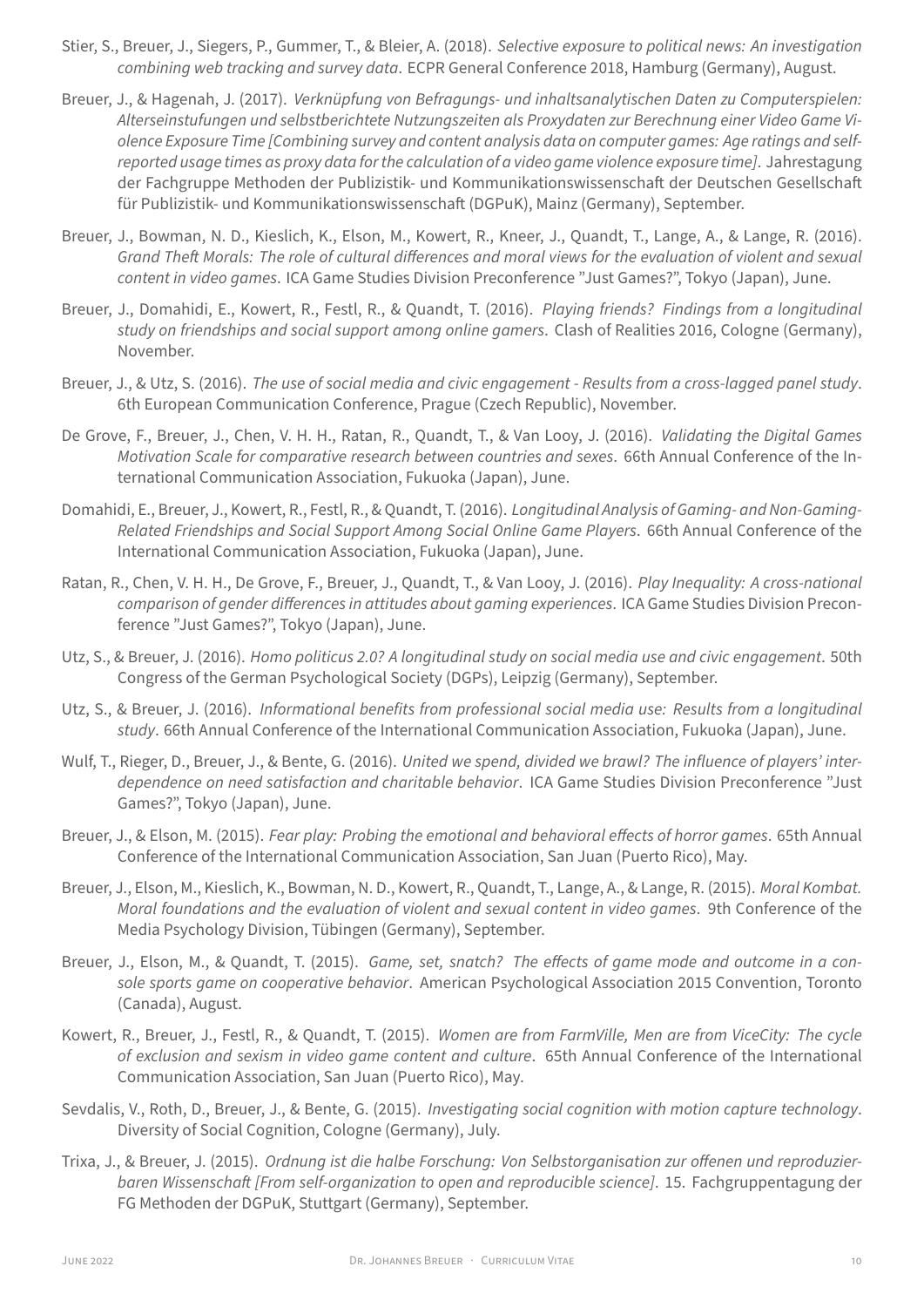- Breuer, J., Quandt, T., Festl, R., & Scharkow, M. (2014). *Gaming in Deutschland 2010‑2013. Ergebnisse einer repräsen‑ tativen Panelstudie [Gaming in Germany 2010‑2013 ‑ Results from a representative panel study]*. Clash of Re‑ alities 2014, Cologne (Germany), May.
- Breuer, J., Vogelgesang, J., Quandt, T., & Festl, R. (2014). *Medieneffekt, Selektionseffekt oder Abwärtsspirale? Eine längsschnittstudie zum Zusammenhang zwischen Computerspielnutzung und physischer Aggression bei Ju‑ gendlichen und jungen Erwachsenen [Media effect, selection effect or downward spiral? A longitudinal study on the relationship between computer game use and physical aggression among adolescents and young adults]*. 49th Congress of the German Psychological Society (DGPs), Bochum (Germany), September.
- Breuer, J., Vogelgesang, J., Quandt, T., & Festl, R. (2014). *Socialization, selection or downward spiral? Data from a longitudinal study of German gamers aged 14 to 21*. 28th International Congress of Applied Psychology, Paris (France), July.
- Elson, M., Breuer, J., Scharkow, M., & Quandt, T. (2014). *Digital games and frustration: Effects on aggression and co‑ operative behavior*. 64th Annual Conference of the International Communication Association, Seattle (USA), May.
- Kowert, R., Breuer, J., Festl, R., & Quandt, T. (2014). *Sexism and the gender divide within the video game playing community*. Multi.Player 2, Münster (Germany), August.
- Breuer, J., Elson, M., & Quandt, T. (2013). *Mirror or projection screen? Avatar creation and identification in computer role‑playing games*. 8th Conference of the Media Psychology Divison of the German Psychological Society (DGPs), Würzburg (Germany), September.
- Breuer, J., Scharkow, M., & Quandt, T. (2013). *The perception and evaluation of violence in digital games tunnel vision or desensitization?* 63rd Annual Conference of the International Communication Association, London (UK), July.
- Eichentopf, J., Breuer, J., & Quandt, T. (2013). *"Did you find what you were looking for?" ‑ Gratifications sought and obtained in computer games*. ICA Game Studies Preconference "The Power of Play: Motivational Uses and Applications", London (UK), July.
- Elson, M., Breuer, J., & Quandt, T. (2013). *Game and Watch Methodische Herausforderungen bei der Beobachtung von Computerspielern [Methodological challenges in observational studies with computer gamers]*. 15. Fach‑ gruppentagung der FG Methoden der DGPuK, Münster (Germany), September.
- Elson, M., Breuer, J., & Quandt, T. (2013). *Off the Shelf versus Tailor‑Made: Identification with Default and Customized Avatars in Role‑Playing Computer Games*. ICA Game Studies Preconference "The Power of Play: Motivational Uses and Applications", London (UK), July.
- Breuer, J. (2012). *Broccoli‑coated chocolate? The educational potential of entertainment games*. 4th Clash of Reali‑ ties ‑ International Computer Game Conference, Cologne (Germany), May.
- Breuer, J., Elson, M., Mohseni, M. R., & Scharkow, M. (2012). *Are we really only measuring media effects? Problems and pitfalls associated with the implementation and analysis of the Competitive Reaction Time Task (CRTT) in research on digital games*. XVII. Workshop Aggression, Luxemburg (Luxemburg), July.
- Breuer, J., Elson, M., Scharkow, M., & Quandt, T. (2012). *More than just Violence ‑ The Importance of Contextual Fac‑ tors and Game Characteristics for Research on the Digital‑Games‑Aggression Link*. 4th Clash of Realities ‑ International Computer Game Conference, Cologne (Germany), May.
- Breuer, J., Festl, R., & Quandt, T. (2012). *Herausforderungen bei der Inhaltsanalyse von Computer‑ und Videospielen [Challenges in the content analysis of computer and video games]*. 14. Fachgruppentagung der FG Methoden der DGPuK, Zürich (Switzerland), September.
- Breuer, J., Scharkow, M., & Quandt, T. (2012). *Frustration‑Aggression 2.0: Die Bedeutung von Gegnern und Spielaus‑ gang für den Effekt digitaler Spiele auf aggressives Verhalten[The role of opponents and outcome for the effect of digital games on aggression]*. 48. Kongress der Deutschen Gesellschaft für Psychologie (DGPs), Bielefeld (Germany), September.
- Breuer, J., Scharkow, M., & Quandt, T. (2012). *The others ‑ Why research on the effects of digital games on aggres‑ sion needs a multiplayer perspective*. Preconference of the ECREA TWG Digital Games Research, Istanbul (Turkey), October.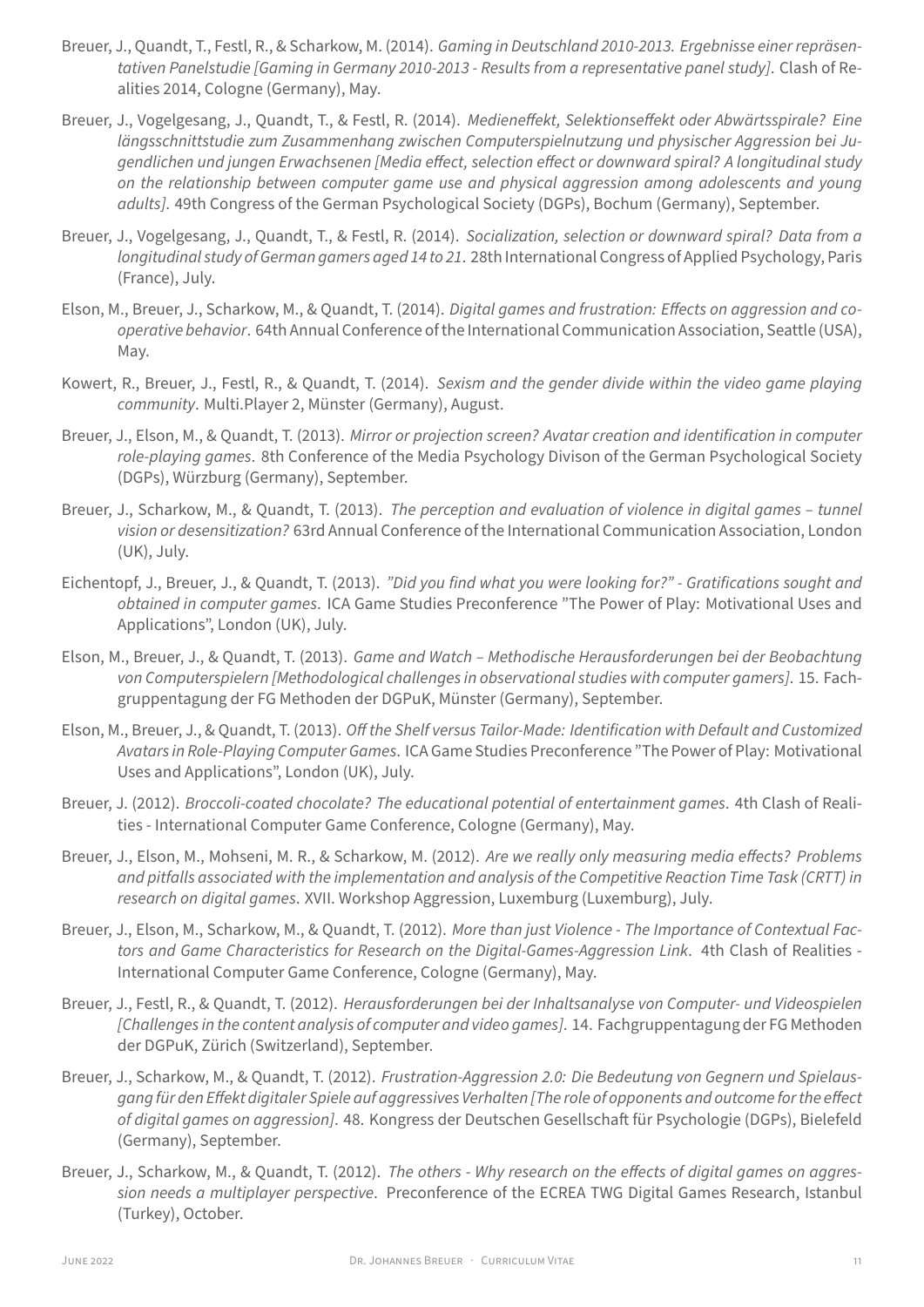- Elson, M., Breuer, J., Van Looy, J., & Kneer, J. (2012). *Comparing Apples and Oranges? The Effects of Confounding Factors in Experimental Research on Digital Games and Aggression*. 62nd Annual Conference of the Interna‑ tional Communication Association, Phoenix (USA), May.
- Breuer, J. (2011). *(In)formative play: The effects of digital games on creativity and problem-solving skills*. International conference on the Foundations of Digital Games (FDG), Bordeaux (France), June.
- Breuer, J., Festl, R., & Quandt, T. (2011). *In the army now ‑ Narrative elements and realism in military first‑person shooters*. 5th DiGRA Conference, Utrecht (Netherlands), September.
- Breuer, J., & Quandt, T. (2011). *In‑vitro gaming ‑ Studying player interaction in the lab*. multi.player ‑ International conference on the social aspects of digital gaming, Stuttgart (Germany), July.
- Breuer, J., Scharkow, M., & Quandt, T. (2011). *Tunnel vision or spectator mode? The effects of watching versus playing a violent game on immersion and perceived violence*. 7th Conference of the Media Psychology Division of the DGPs, Bremen (Germany), August.
- Breuer, J. (2010). *Ich sehe was, was Du nicht siehst ‑ Der Einfluss digitaler Spiele auf Wahrnehmungs‑ und Informa‑ tionsverarbeitungsprozesse[I spy with my virtul eye‑ The effect of digital games on perception and information processing]*. DGPuK‑Doktorandentage, Leipzig (Germany), September.
- Breuer, J. (2010). *The player's view ‑ Studying how digital games can change our perceptions of the world*. Games Research Methods Seminar, Tampere (Finland), April.
- Breuer, J. (2010). *Through the eyes of the avatar ‑ Can digital games influence how we perceive the world?* ECREA Preconference "Avatars and Humans ‑ Representing Users in Digital Games", Hamburg (Germany), October.
- Breuer, J., Bente, G., Yanev, K., Günter, B., & Leuschner, H. (2009). *Invisible Tells: Physiological measures of arousal* as game elements in online poker. 6th Conference of the Media Psychology Division of the German Psychological Society, Duisburg (Germany), September.
- Breuer, J., Eschenburg, F., Bente, G., & Aelker, L. (2008). *Social cues in social games: Measures of player experi‑ ence as game elements*. 58th Annual Conference of the International Communication Association, Montréal (Canada), May.
- Breuer, J., Eschenburg, F., Bente, G., & Aelker, L. (2008). *The game of mind‑reading: Online poker as a research tool*. XXIX International Congress of Psychology, Berlin (Germany), July.

## OTHER CONFERENCE PRESENTATiONS (NOT PEER‑REViEWED) AND iNViTED TALKS

- Breuer, J., & Stier, S. (2021). *Combining survey data and digital behavioral data*. GESIS Meet the Experts, Online, July.
- Breuer, J. (2019). *Data Linking: Survey data & social media data*. CESSDA Training Days, Cologne (Germany), Novem‑ ber.
- Breuer, J., Stier, S., Siegers, P., Gummer, T., & Bleier, A. (2019). *Consent to Collecting and Linking Twitter Data in a Combined Webtracking and Survey Study*. 8th Conference of the European Survey Research Association, Zagreb (Croatia), July.
- Breuer, J., Bishop, L., & Kinder‑Kurlanda, K. E. (2018). *The practical and ethical challenges in acquiring and shar‑ ing digital trace data*. The Tracked Society ‑ Interdisciplinary Approaches on Online Tracking, Amsterdam (Netherlands), June.
- Stier, S., Breuer, J., & Siegers, P. (2018). *A review of articles combining survey data and digital trace data*. Symposium "Integrating and Analyzing Data from Surveys and Social Media", Bochum (Germany), February.
- Bishop, L., Breuer, J., & Schiller, D. H. (2017). *Archiving new types of data*. CESSDA Experts Seminar, Bergen (Norway), September.
- Breuer, J. (2017). *Was möchten wir haben, (wie) bekommen wir das und was können und dürfen wir damit machen? Der Umgang mit Social‑Media‑Daten in der Kommunikationswissenschaft zwischen Wunsch und Wirklichkeit [The use of social media data in communication research between desire and reality]*. Workshop "Gren‑ zen und Perspektiven der Methodenentwicklung in der Kommunikationswissenschaft", Mainz (Germany), September.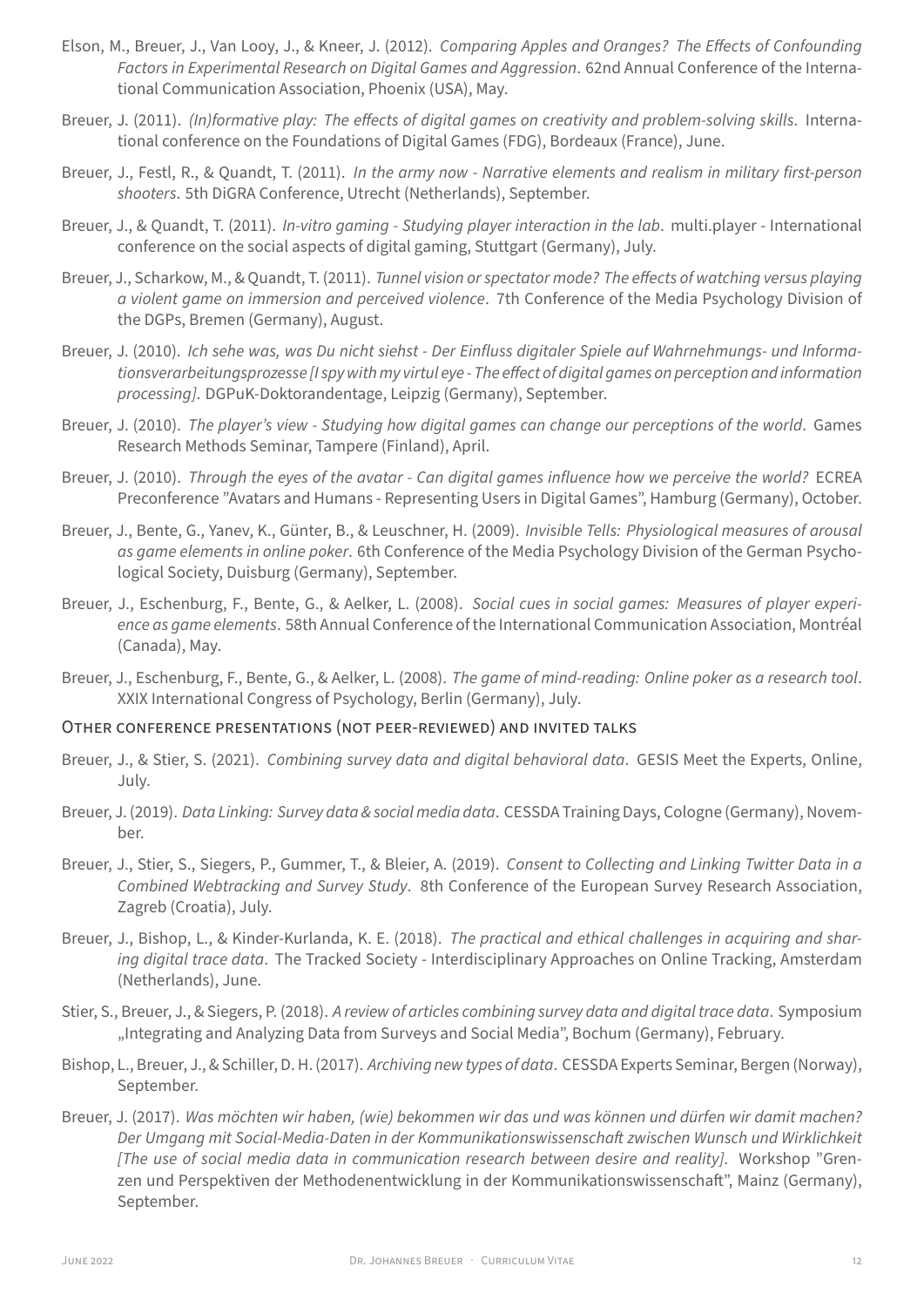- Breuer, J. (2015). *Let's get serious ‑ Assessing the potentials and limitations of serious games*. Summer School "Living with Media," Cologne (Germany), July.
- Breuer, J. (2015). *The Hot Topic Mod Sex(ism) and violence in video games*. Expra-Kongress Psychologie der Université du Luxemburg, Belval (Luxemburg), December.
- Breuer, J., & Elson, M. (2014). *Lernwerkzeug, Suchtmittel oder doch nur ein Spiel? Über die Wirkung von Computer‑ und Videospielen auf ihre Nutzer [The effects of computer and video games on their users]*. Was wird hier gespielt? Computerspiele in Familie 2020, Fulda (Germany), May.
- Breuer, J., & Elson, M. (2014). *What happens in the lab, stays in the lab? Methodische Herausforderungen bei der Mes‑ sung von Verhalten in Laborstudien am Beispiel der Forschung zu Mediengewalt [Methodological challenges in measuring behavior in laboratory studies on media violence]*. Workshop der AG Beobachtung, Mainz (Ger‑ many), November.
- Breuer, J. (2013). *Faszination Onlinespiele [The allure of online games]*. Bürgernetz Münster, Münster (Germany), October.
- Breuer, J., & Quandt, T. (2012). *Der Gamer, das unbekannte Wesen? Daten zum Computerspielen in Deutschland [Data about computer game players in Germany]*. 11. GamesDay der Hochschule der Medien, Stuttgart (Germany), June.
- Quandt, T., & Breuer, J. (2012). *Casual Learning durch COTS‑Spiele [Casual Learning Through COTS Games]*. Serious Games Symposium 2012, Mannheim (Germany), February.
- Breuer, J. (2010). *Computerspiele verstehen[Understanding Computer Games]*. Medienkompetenztage Baden‑Württemberg, Stuttgart (Germany), October.

# **Teaching experience**

## UNiVERSiTY COURSES

| Digitale Mediennutzung und Data Literacy - Über Datenspuren und ihre Nutzung [Digital<br>media use and data literacy - On digital traces and their usage] | <b>HHU Duesseldorf</b> |
|-----------------------------------------------------------------------------------------------------------------------------------------------------------|------------------------|
| SEMINAR, UNDERGRADUATE LEVEL                                                                                                                              | Winter term 2021-2022  |
| Digitale Mediennutzung und Data Literacy - Über Datenspuren und ihre Nutzung [Digital<br>media use and data literacy - On digital traces and their usage] | <b>HHU Duesseldorf</b> |
| SEMINAR, UNDERGRADUATE LEVEL                                                                                                                              | Winter term 2020-2021  |
| Medienwirkung [Media effects]                                                                                                                             | University of Cologne  |
| RESEARCH SEMINAR (TOGETHER WITH JOSEPHINE SCHMITT), GRADUATE LEVEL                                                                                        | Winter term 2016-2017  |
| Aktuelle Ansätze in der Medienwirkungsforschung [Current approaches in media effects<br>research]                                                         | University of Cologne  |
| SEMINAR, GRADUATE LEVEL                                                                                                                                   | Winter term 2016-2017  |
| <b>Medien und Gewalt [Media and violence]</b>                                                                                                             | University of Cologne  |
| SEMINAR, UNDERGRADUATE LEVEL                                                                                                                              | Summer term 2016       |
| Medienwirkung [Media effects]                                                                                                                             | University of Cologne  |
| RESEARCH SEMINAR (TOGETHER WITH LENA FRISCHLICH), GRADUATE LEVEL                                                                                          | Winter term 2015-2016  |
| Aktuelle Ansätze in der Medienwirkungsforschung [Current approaches in media effects<br>research]                                                         | University of Cologne  |
| SEMINAR, GRADUATE LEVEL                                                                                                                                   | Winter term 2015-2016  |
| <b>Medien und Gewalt [Media and violence]</b>                                                                                                             | University of Cologne  |
| SEMINAR, UNDERGRADUATE LEVEL                                                                                                                              | Summer term 2015       |
| Aktuelle Ansätze in der Medienwirkungsforschung [Current approaches in media effects<br>researchl                                                         | University of Cologne  |
| SEMINAR, GRADUATE LEVEL                                                                                                                                   | Winter term 2014-2015  |
| Neue Medien: von CvK bis HCI [New media: From CMC to HCI]                                                                                                 | University of Cologne  |
| SEMINAR, GRADUATE LEVEL                                                                                                                                   | Winter term 2013-2014  |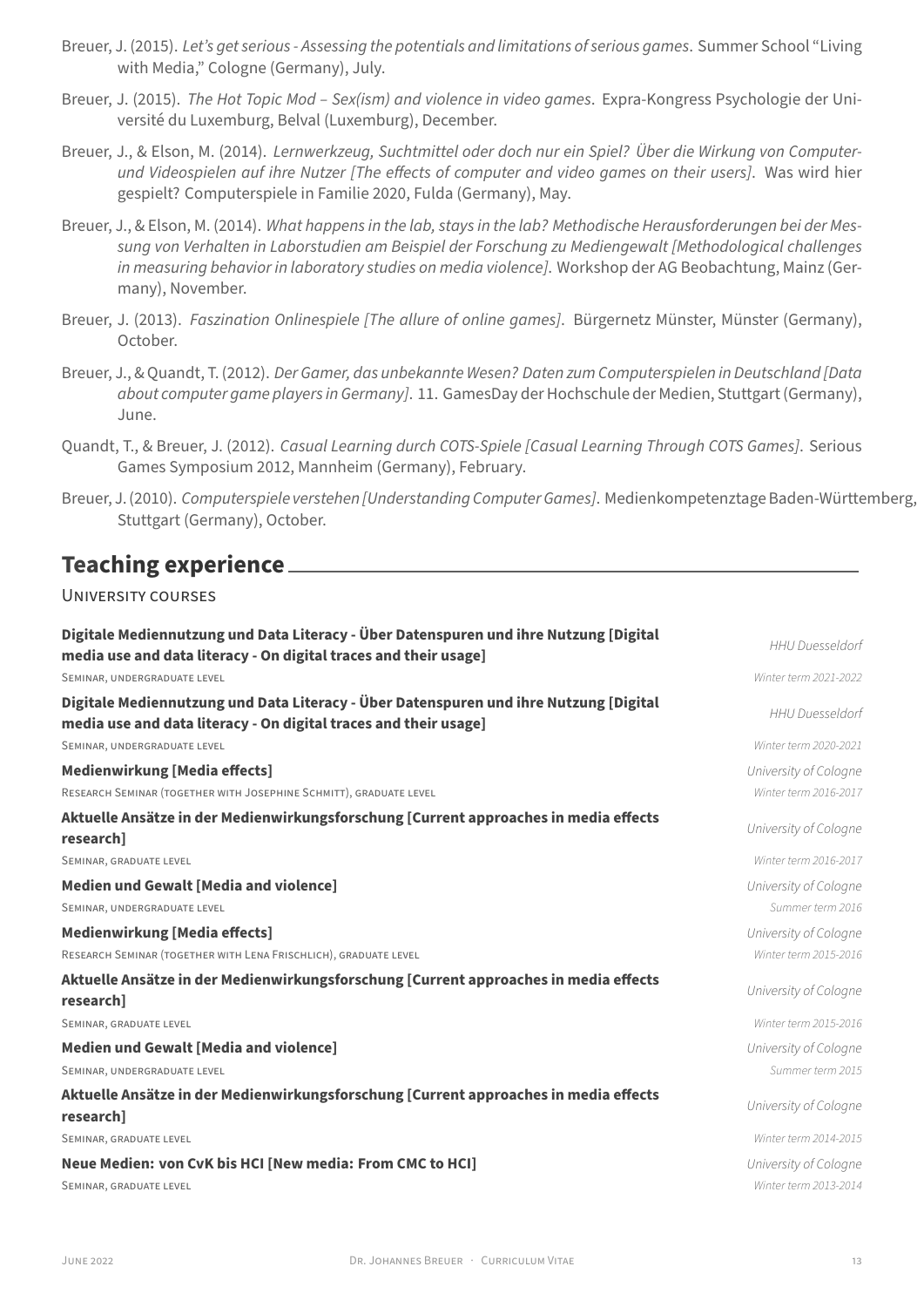| Mediensozialisation und Lernen mit Medien [Media socialization and learning with<br>media]                                                                    | University of Cologne                            |
|---------------------------------------------------------------------------------------------------------------------------------------------------------------|--------------------------------------------------|
| SEMINAR (TOGETHER WITH MALTE ELSON), UNDERGRADUATE LEVEL                                                                                                      | Winter term 2012-2013                            |
| Aus dem Leben eines Spielers - Biographische Leitfadeninterviews mit<br>Computerspielern [From the life of a player - Biographical interviews with gamers]    | University of Hohenheim                          |
| SEMINAR, UNDERGRADUATE LEVEL                                                                                                                                  | Winter term 2011-2012                            |
| Studying Games - Befunde und Methoden der Computer- und Videospielforschung<br>[Studying games - Results and methods of research on computer and video games] | University of Hohenheim                          |
| SEMINAR, UNDERGRADUATE LEVEL                                                                                                                                  | Winter term 2010-2011                            |
| <b>Computer- und Videospiele [Computer and video games]</b><br>SEMINAR, GRADUATE LEVEL                                                                        | University of Cologne<br>Summer term 2009        |
| Computervermittelte Kommunikation und Online-Gaming [Computer-mediated<br>communication and online gaming]                                                    | University of Cologne                            |
| SEMINAR (TOGETHER WITH MARIA SENOKOZLIEVA), GRADUATE LEVEL                                                                                                    | Summer term 2008                                 |
| <b>INVITED GUEST LECTURES</b>                                                                                                                                 |                                                  |
| Social-Media-Daten in der Bildungsforschung [Social media data in educational<br>research]                                                                    | University of Applied Sciences of the<br>Grisons |
| TOGETHER WITH THOMAS LOESCH, GRADUATE LEVEL                                                                                                                   | March 2022                                       |
| Sekundäranalyse von Forschungsdaten [Secondary analysis of research data]<br><b>GRADUATE LEVEL</b>                                                            | University of Würzburg<br>February 2022          |
| Sekundäranalyse von Forschungsdaten [Secondary analysis of research data]<br><b>GRADUATE LEVEL</b>                                                            | University of Würzburg<br>February 2021          |
| Sekundäranalyse von Forschungsdaten [Secondary analysis of research data]<br><b>GRADUATE LEVEL</b>                                                            | University of Würzburg<br>January 2020           |
| Chancen und Herausforderungen in der Forschung mit digitalen Verhaltensdaten<br>[Potentials and challenges in research with digital behavioral data]          | University of Cologne                            |
| <b>GRADUATE LEVEL</b>                                                                                                                                         | December 2019                                    |
| Sekundäranalyse von Forschungsdaten [Secondary analysis of research data]<br><b>GRADUATE LEVEL</b>                                                            | University of Würzburg<br>June 2019              |
| Videospiele(n) aus evolutionspsychologischer Perspektive [Video games from an<br>evolutionary psychology perspective]                                         | University of Würzburg                           |
| TOGETHER WITH DANIEL PIETSCHMANN, UNDERGRADUATE LEVEL                                                                                                         | January 2019                                     |
| Can smartphones make people smarter? Challenges and opportunities for the design<br>and use of mobile educational games                                       | TU Chemnitz                                      |
| <b>GRADUATE LEVEL</b>                                                                                                                                         | Dacember 2015                                    |
| <b>WORKSHOPS</b>                                                                                                                                              |                                                  |
| Twitter-Daten mit R [Twitter Data with R]                                                                                                                     | online                                           |
| SHORT DEMO FOR THE WORKSHOP TWITTER TOOLS - COLLECTING, PROCESSING, AND ANALYZING DATA                                                                        | May 2022                                         |
| <b>Reproducible research practices for psychologists</b><br><b>TOGETHER WITH FREDERIK AUST</b>                                                                | Leuven                                           |
|                                                                                                                                                               | April 2022                                       |
| <b>Automatic sampling and analysis of YouTube data</b><br>TOGETHER WITH JULIAN KOHNE & M. ROHANGIS MOHSENI                                                    | online<br>February 2022                          |
| Ethische Fragen in der Forschung mit digitalen Spurdaten [Ethical questions in research                                                                       |                                                  |
| with digital trace data]                                                                                                                                      | online                                           |
| WORKSHOP FOR THE DEPARTMENT FOR MEDIA, KNOWLEDGE AND COMMUNICATION AT THE UNIVERSITY OF AUGSBURG                                                              | January 2022                                     |
| Tools and Workflows for Reproducible Research in the Quantitative Social Sciences<br><b>TOGETHER WITH BERND WEISS &amp; ARNIM BLEIER</b>                      | online<br>November 2021                          |
|                                                                                                                                                               |                                                  |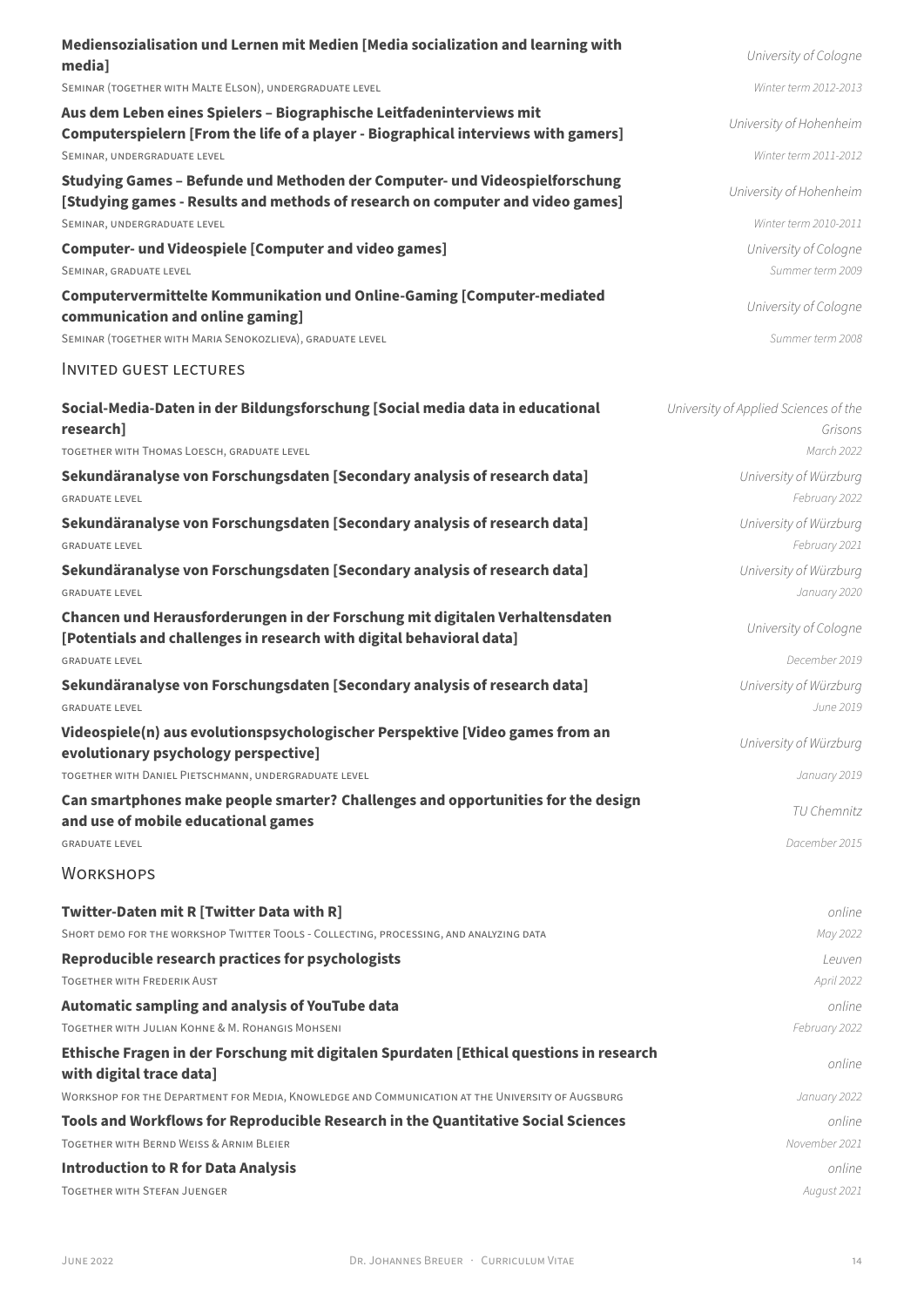| Introduction to survey data cleaning using tidyverse in R                                                                                                     | online                |
|---------------------------------------------------------------------------------------------------------------------------------------------------------------|-----------------------|
| TOGETHER WITH STEFAN JUENGER, ESRA 2021                                                                                                                       | July 2021             |
| <b>Linking Twitter &amp; Survey Data</b>                                                                                                                      | online                |
| TOGETHER WITH LIBBY BISHOP & LUKE SLOAN                                                                                                                       | June 2021             |
| <b>Automatic sampling and analysis of YouTube data</b>                                                                                                        | online                |
| TOGETHER WITH JULIAN KOHNE & M. ROHANGIS MOHSENI                                                                                                              | February 2021         |
| <b>Introduction to R for Data Analysis</b>                                                                                                                    | online                |
| <b>TOGETHER WITH STEFAN JUENGER</b>                                                                                                                           | August 2020           |
| <b>Linking Twitter &amp; Survey Data</b>                                                                                                                      | online                |
| <b>TOGETHER WITH LIBBY BISHOP &amp; LUKE SLOAN</b>                                                                                                            | June 2020             |
| <b>Archiving Social Media Data: Challenges and Proposed Solutions</b>                                                                                         | online                |
| <b>CESSDA WEBINAR</b>                                                                                                                                         | June 2020             |
| <b>Automatic sampling and analysis of YouTube data</b>                                                                                                        | Cologne               |
| TOGETHER WITH JULIAN KOHNE & M. ROHANGIS MOHSENI                                                                                                              | February 2020         |
| <b>Working with the Facebook Ad Library</b>                                                                                                                   | Cologne               |
| <b>GESIS DATA DAY 2020</b>                                                                                                                                    | January 2020          |
| Developing your personal workflow for transparent & reproducible research                                                                                     | Rotterdam             |
| TOGETHER WITH FREDERIK AUST, SIPS 2019                                                                                                                        | July 2019             |
| Data Wrangling & Exploration with the Tidyverse in R                                                                                                          | Mannheim              |
| <b>TOGETHER WITH STEFAN JUENGER &amp; THOMAS EBEL</b>                                                                                                         | May 2019              |
| Forschungsdaten selbst analysieren in R [Analyzing research data with R]                                                                                      | Cologne               |
| <b>GESIS DATA DAY 2019</b>                                                                                                                                    | January 2019          |
| A practical primer on transparent research workflows                                                                                                          | Cologne               |
| TOGETHER WITH FREDERIK AUST, ESCON 2018                                                                                                                       | September 2018        |
| <b>Exploring data from ALLBUS and the European Values Study in R</b>                                                                                          | Dortmund              |
| <b>SCICAR 2018</b>                                                                                                                                            | September 2018        |
| (CO-)SUPERVISED THESES                                                                                                                                        |                       |
| Rother, E.: Gameplay, Gender & Hate Speech: Eine Ueberblicksarbeit zur Problematik                                                                            |                       |
| von Sexismus in Online Games [A review of research on sexism in online games]                                                                                 | University of Cologne |
| <b>BACHELOR THESIS</b>                                                                                                                                        | 2017                  |
| Rhine, S. & Moravek, J.: I feel phonely - Eine Studie zum Zusammenhang zwischen                                                                               |                       |
| Smartphonenutzung und persoenlichen Beziehungen [A study on the relationship                                                                                  | University of Cologne |
| between smartphone use and personal relationships]                                                                                                            |                       |
| <b>BACHELOR THESIS</b>                                                                                                                                        | 2016                  |
| Wulf, T.: United we spend - divided we brawl? Eine empirische Untersuchung zum                                                                                |                       |
| Einfluss von Kooperation in Videospielen auf Emotionsregulation und prosoziales                                                                               | University of Cologne |
| Verhalten [An empirical study on the effect of cooperation in video games on emotion                                                                          |                       |
| regulation and prosocial behavior]                                                                                                                            |                       |
| <b>MASTER THESIS</b>                                                                                                                                          | 2016                  |
| Koprek, N.: Wer spielt was? Wieso, weshalb, warum? Der Zusammenhang von<br>Geschlecht, Persönlichkeitsmerkmalen und Motiven bei der Nutzung von Computer- und |                       |
| Videospielen [Who plays what and why? The relationship between gender, personality,                                                                           | University of Cologne |
| and motives with the use of computer and video games]                                                                                                         |                       |
| <b>MASTER THESIS</b>                                                                                                                                          | 2015                  |
| Khala, J., Mueschen, A., & Spexard, E.: Competence + 1 - Eine medienpsychologische                                                                            |                       |
| Untersuchung der motivationalen Wirkung von Erfolg und Misserfolg bei interaktiven                                                                            |                       |
| Medien am Beispiel von Quizduell [A study on the motivational effects of success and                                                                          | University of Cologne |
| failure in digital games]                                                                                                                                     |                       |
| <b>BACHELOR THESIS</b>                                                                                                                                        | 2015                  |
|                                                                                                                                                               |                       |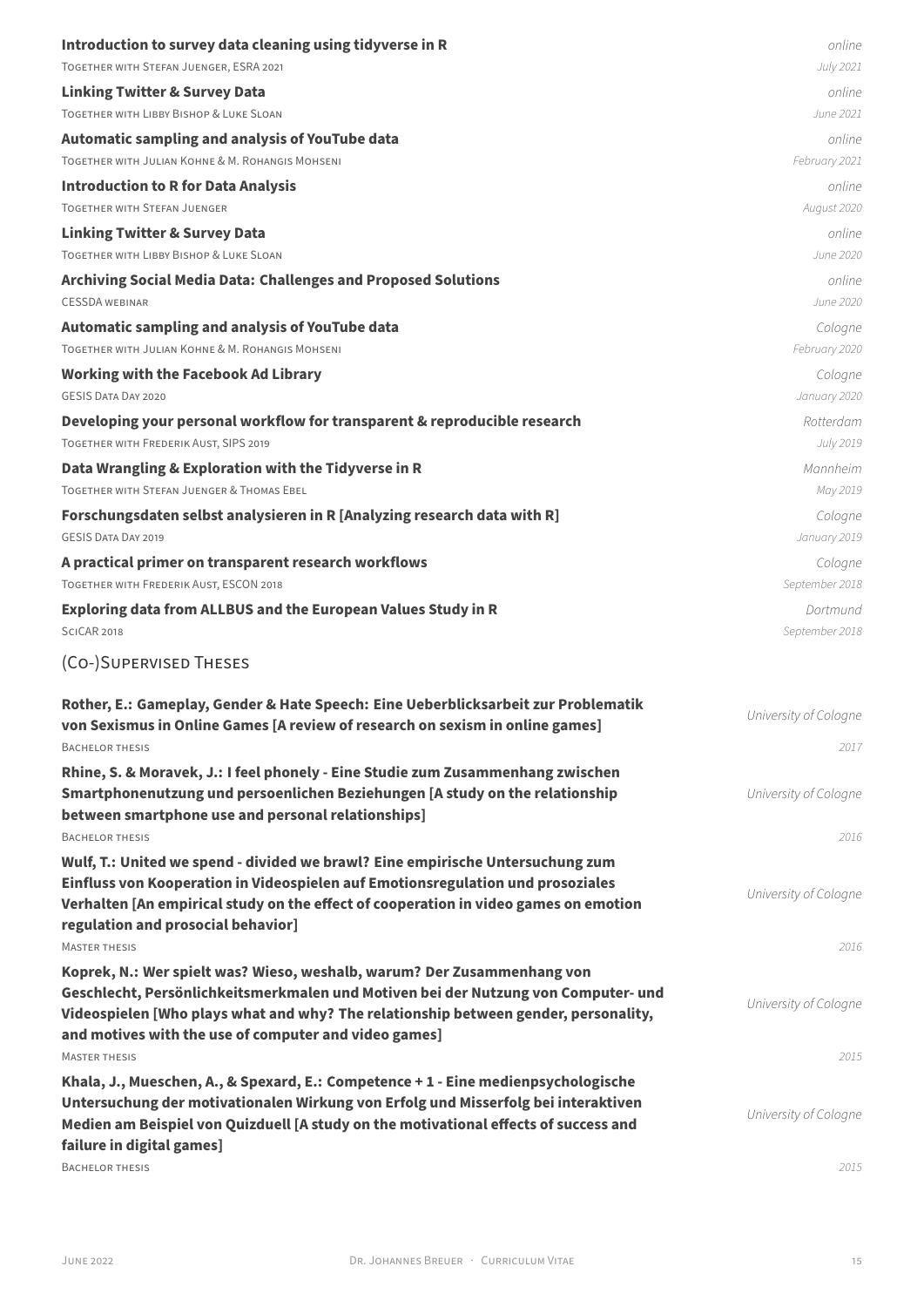| Behrendt, J.: Kultur- und Geschlechterunterschiede bei der Rezeption und Produktion<br>von Rapport                                                                                                                                                                                                                   | University of Cologne           |
|----------------------------------------------------------------------------------------------------------------------------------------------------------------------------------------------------------------------------------------------------------------------------------------------------------------------|---------------------------------|
| <b>MASTER THESIS</b>                                                                                                                                                                                                                                                                                                 | 2015                            |
| Trouillé, A.-K.: Ingroup and outgroup differences in the recognition of nonverbal<br>displays of emotion                                                                                                                                                                                                             | University of Cologne           |
| <b>BACHELOR THESIS</b>                                                                                                                                                                                                                                                                                               | 2015                            |
| Eichentopf, J.: Gesuchte und erhaltene Gratifikationen und ihre Bedeutung für die<br>Nutzung von Computerspielen - Ein interkultureller Vergleich [Gratifications sought and<br>found when playing computer games - An intercultural comparison]<br><b>MASTER THESIS</b>                                             | University of Hohenheim<br>2013 |
| Götz, M.: Vergleich der Computer- und Videospielnutzung von Jugendlichen zwischen<br>(14-17) und älteren Erwachsenen (50+) - eine qualitative Auswertung [Comparison of<br>computer and video game use of teenagers (14 to 17) and older adults (50+) - a<br>qualitative analysis]                                   | University of Hohenheim         |
| <b>BACHELOR THESIS</b>                                                                                                                                                                                                                                                                                               | 2012                            |
| Frick, M.: Power to the Pixel - Faszination Retro Gaming - Analyse einer Subkultur der<br>Videospielergemeinschaft [Retro Gaming - Analysis of a gaming sucbulture]                                                                                                                                                  | University of Hohenheim         |
| <b>BACHELOR THESIS</b>                                                                                                                                                                                                                                                                                               | 2012                            |
| Wiesinger, F.: Auswirkungen extensiver Nutzung von Computer und Videospielen auf das<br>soziale Leben von Schülern [Effexts of excessive computer game use on the social life of<br>high school students]                                                                                                            | University of Hohenheim         |
| <b>BACHELOR THESIS</b>                                                                                                                                                                                                                                                                                               | 2011                            |
| Elson, M.: The Effects of Displayed Violence and Game Speed in First-Person Shooters on<br><b>Physiological Arousal and Aggressive Behavior</b>                                                                                                                                                                      | University of Cologne           |
| <b>DIPLOM THESIS</b>                                                                                                                                                                                                                                                                                                 | 2011                            |
| Balkowski, A.-L.: Der Einfluss von Emotionsfeedback auf die Kooperation bei<br>computergestützter Gruppenarbeit [The effect of emotion feedback on cooperation in<br>computer-supported group work]                                                                                                                  | University of Cologne           |
| <b>DIPLOM THESIS</b>                                                                                                                                                                                                                                                                                                 | 2010                            |
| Müller, P.: Online-Rollenspiele: Suchtmittel oder Freizeitvergnügen? Eine vergleichende<br>Analyse der Lebenswelten von Online-Rollenspielern mit unterschiedlichen<br>Nutzungsgewohnheiten am Beispiel von World of Warcraft [A comparative analysis of<br>World of Warcraft players with different playing habits] | University of Cologne           |
| <b>DIPLOM THESIS</b>                                                                                                                                                                                                                                                                                                 | 2010                            |
| Vohwinkel, K.: Playability: Evaluation von Computer- und Videospielen [Evaluating<br>computer and video games]                                                                                                                                                                                                       | University of Cologne           |
| <b>DIPLOM THESIS</b>                                                                                                                                                                                                                                                                                                 | 2010                            |
| Service.                                                                                                                                                                                                                                                                                                             |                                 |

| <b>EDITING</b>                        |                    |
|---------------------------------------|--------------------|
| easy_social_sciences                  |                    |
| MEMBER OF THE EDITORIAL BOARD         | Since April 2021   |
| <b>Media Psychology</b>               |                    |
| MEMBER OF THE EDITORIAL BOARD         | Since March 2021   |
| <b>Psychology of Popular Media</b>    |                    |
| MEMBER OF THE EDITORIAL BOARD         | Since January 2020 |
| <b>Media and Communication</b>        |                    |
| MEMBER OF THE EDITORIAL BOARD         | Since January 2019 |
| <b>Communication Research Reports</b> |                    |
| MEMBER OF THE EDITORIAL BOARD         | Since May 2016     |